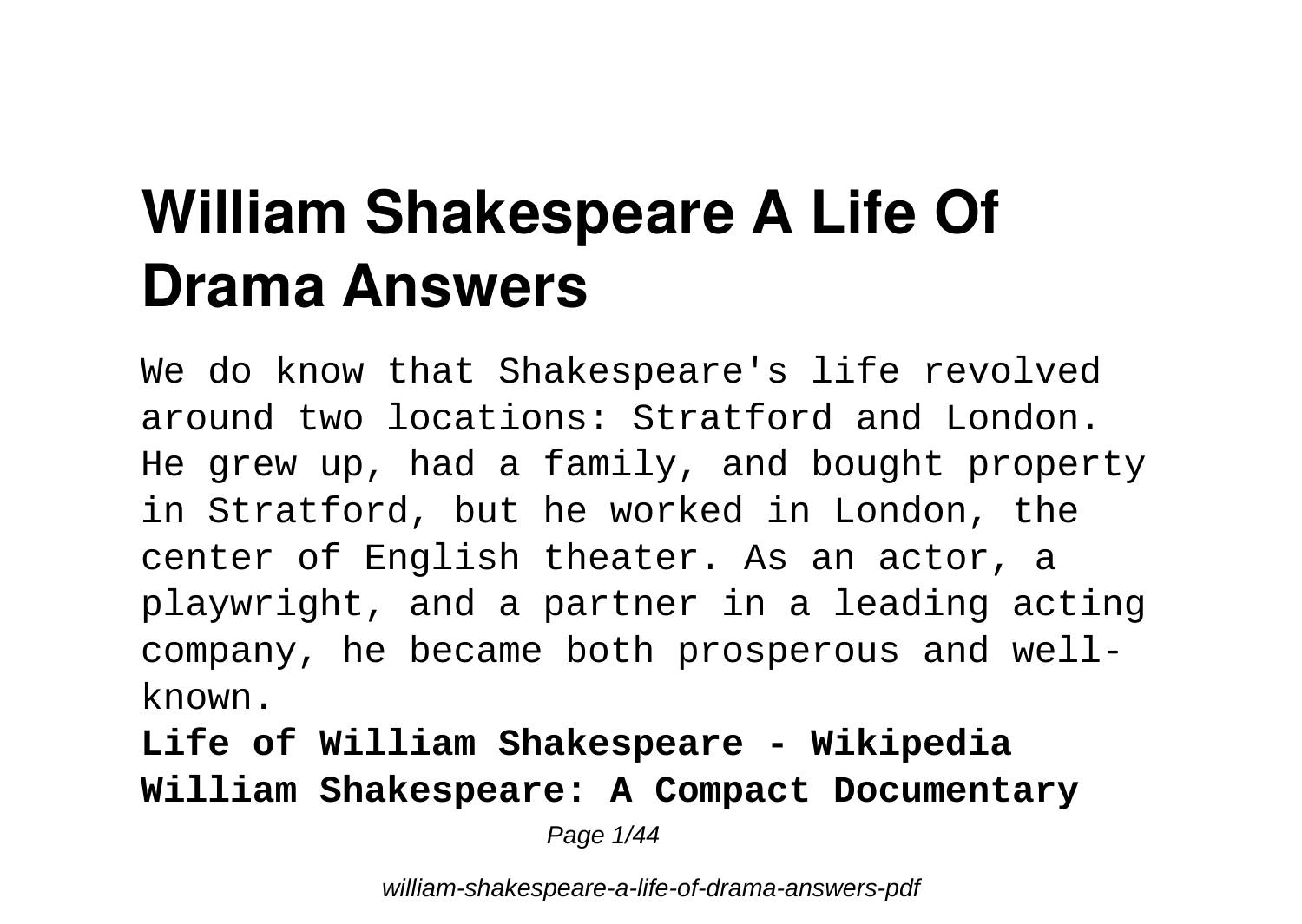#### **Life (Oxford ...**

Start studying William Shakespeare - A Life of Drama. Learn vocabulary, terms, and more with flashcards, games, and other study tools.

William Shakespeare: The Life and Times Of (FULL MOVIE) The story of William Shakespeare

Learn English Through Story - Shakespeare His Life and Plays by Will Fowler - Pre-Intermediate

William Shakespeare - in a nutshell<del>William</del> Shakespeare - Playwright | Mini Bio | BIO <del>Page 2/44</del>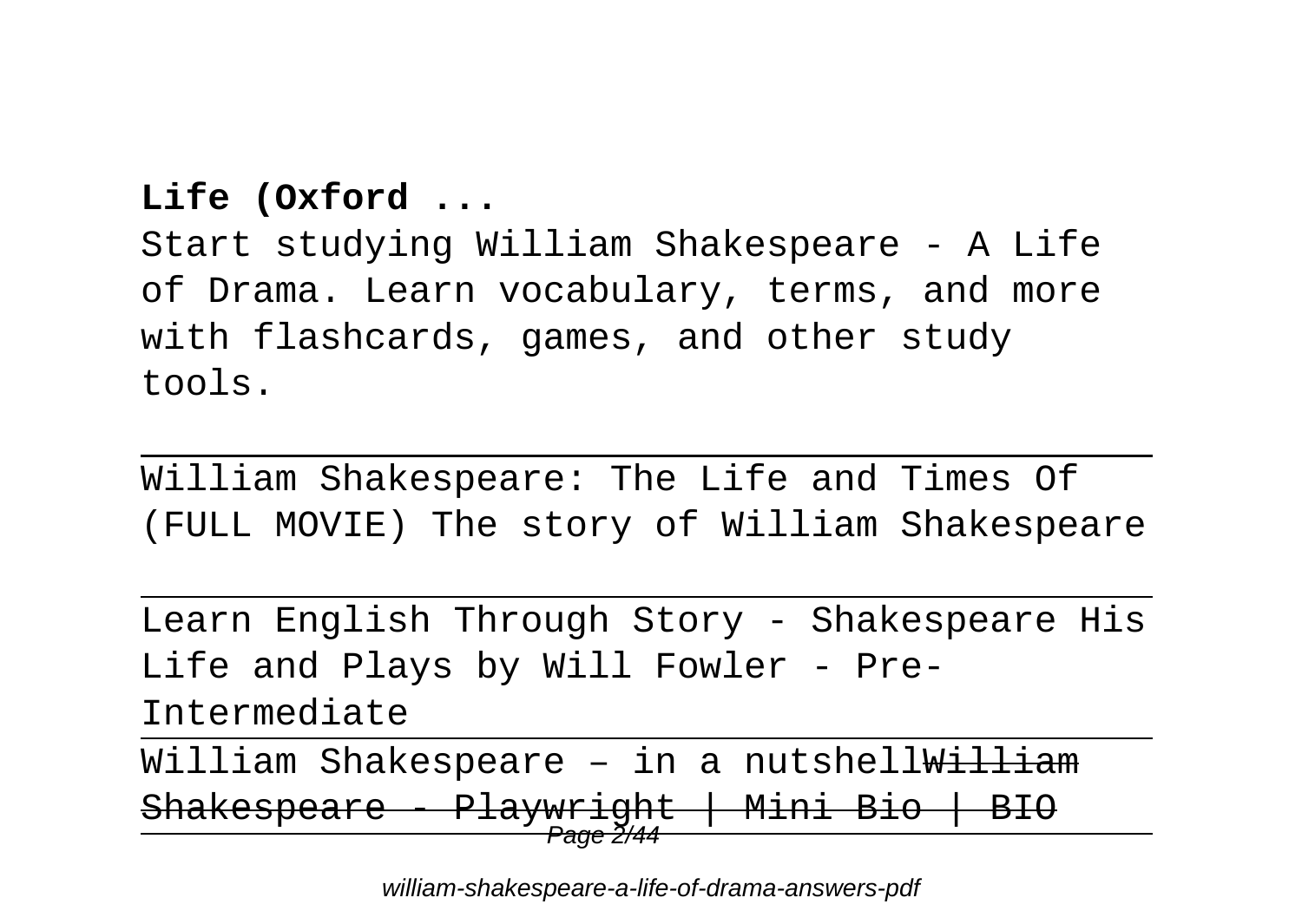# A\u0026E Biography with PETER GRAVES : William Shakespeare A Life of DramaWilliam

Shakespeare Biography in English Shakespeare's Life and Works The Secret Life of William Shakespeare with Graham Phillips **The Story of Romeo and Juliet – Audiobook in English with Subtitles** William Shakespeare: Legendary Wordsmith - Fast Facts | History **The Life \u0026 Times of William Shakespeare** Book of life William Shakespeare. William Shakespeare Biography and Life Story | Author, Playwright **William Shakespeare: Plays, Biography, Books, Early Life, Education, Facts, Famous Quotes** ROMEO \u0026 Page 3/44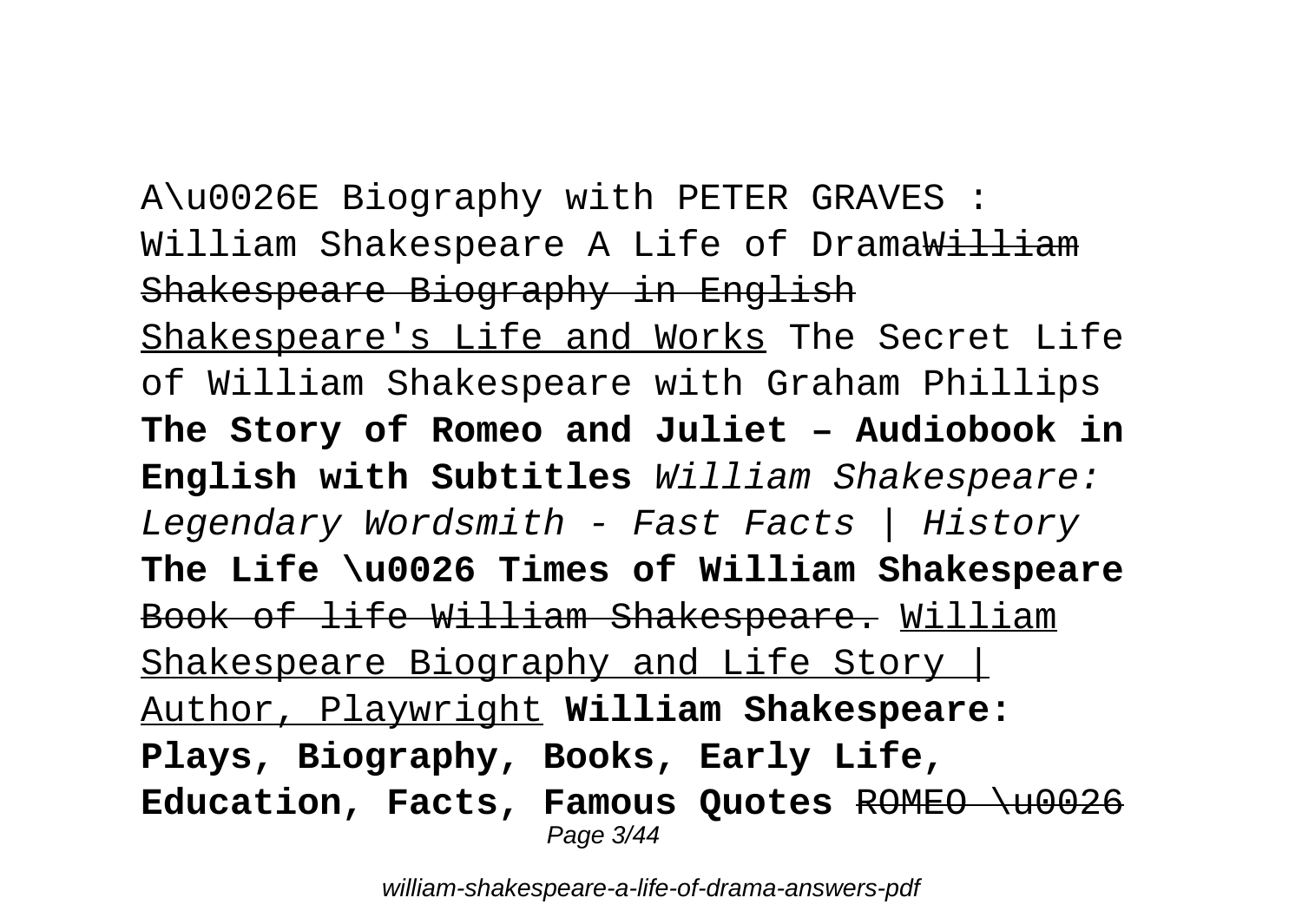#### JULIET - FULL AudioBook by William Shakespeare | Theater \u0026 Acting Audiobooks

Video SparkNotes: Shakespeare's Romeo and Juliet summary

ROMEO AND JULIET BY SHAKESPEARE - ANIMATED SUMMARYSeven Ages of Man - Shakespeare (Powerful Life Poetry) **THE MERCHANT OF VENICE by William Shakespeare - FULL AudioBook | Greatest Audio Books William Shakespeare A Life Of** William Shakespeare continues to be one of the most important literary figures of the

English language. New Place; a home in Page 4/44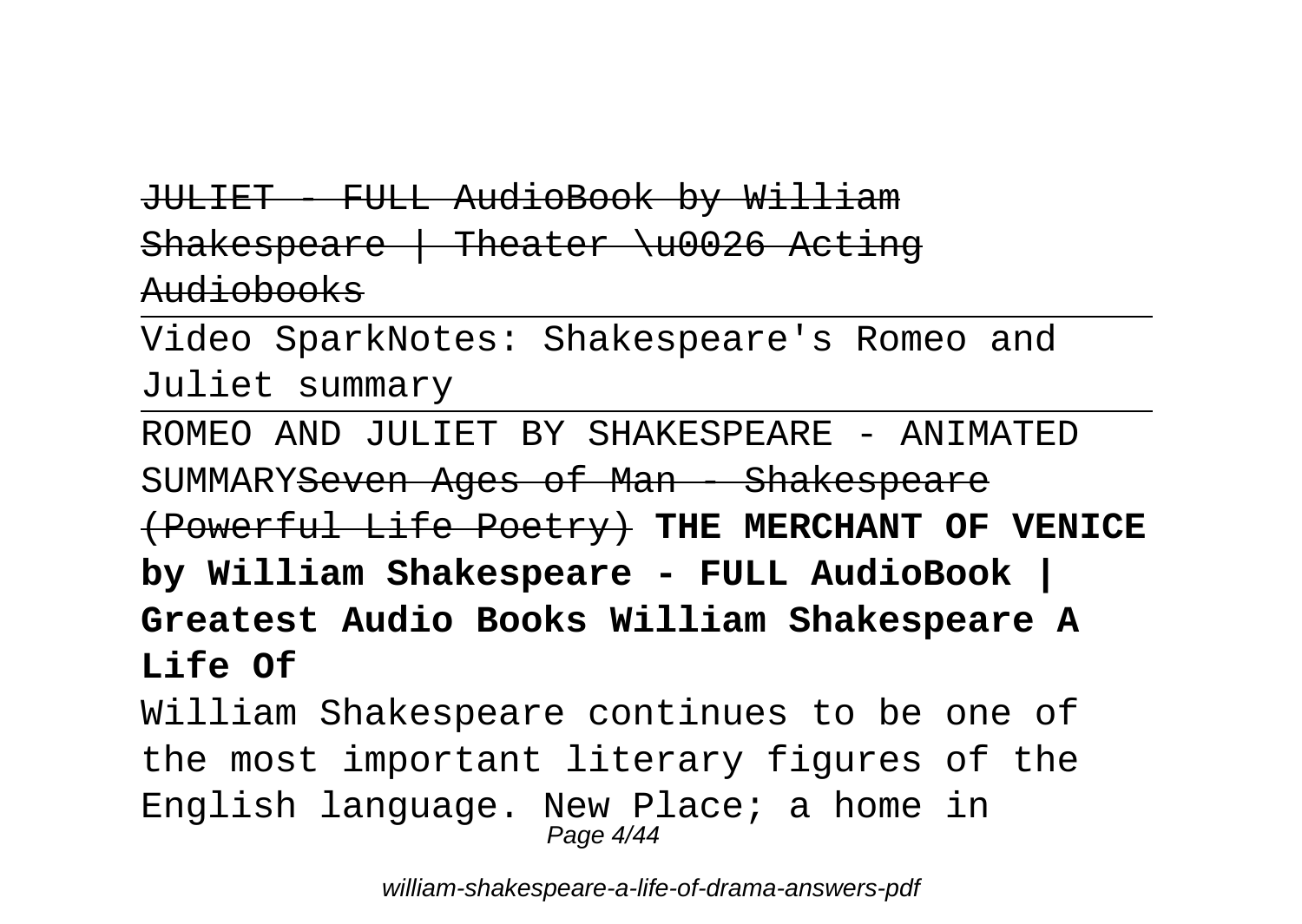Stratford-upon-Avon. Shakespeare's success in the London theatres made him considerably wealthy, and by 1597 he was able to purchase New Place, the largest house in the borough of Stratford-upon-Avon. Although his professional career was spent in London, he maintained close links with his native town.

#### **William Shakespeare Biography**

William Shakespeare was an actor, playwright, poet, and theatre entrepreneur in London during the late Elizabethan and early Jacobean eras. He was baptised on 26 April 1564 in Stratford-upon-Avon in Warwickshire, Page 5/44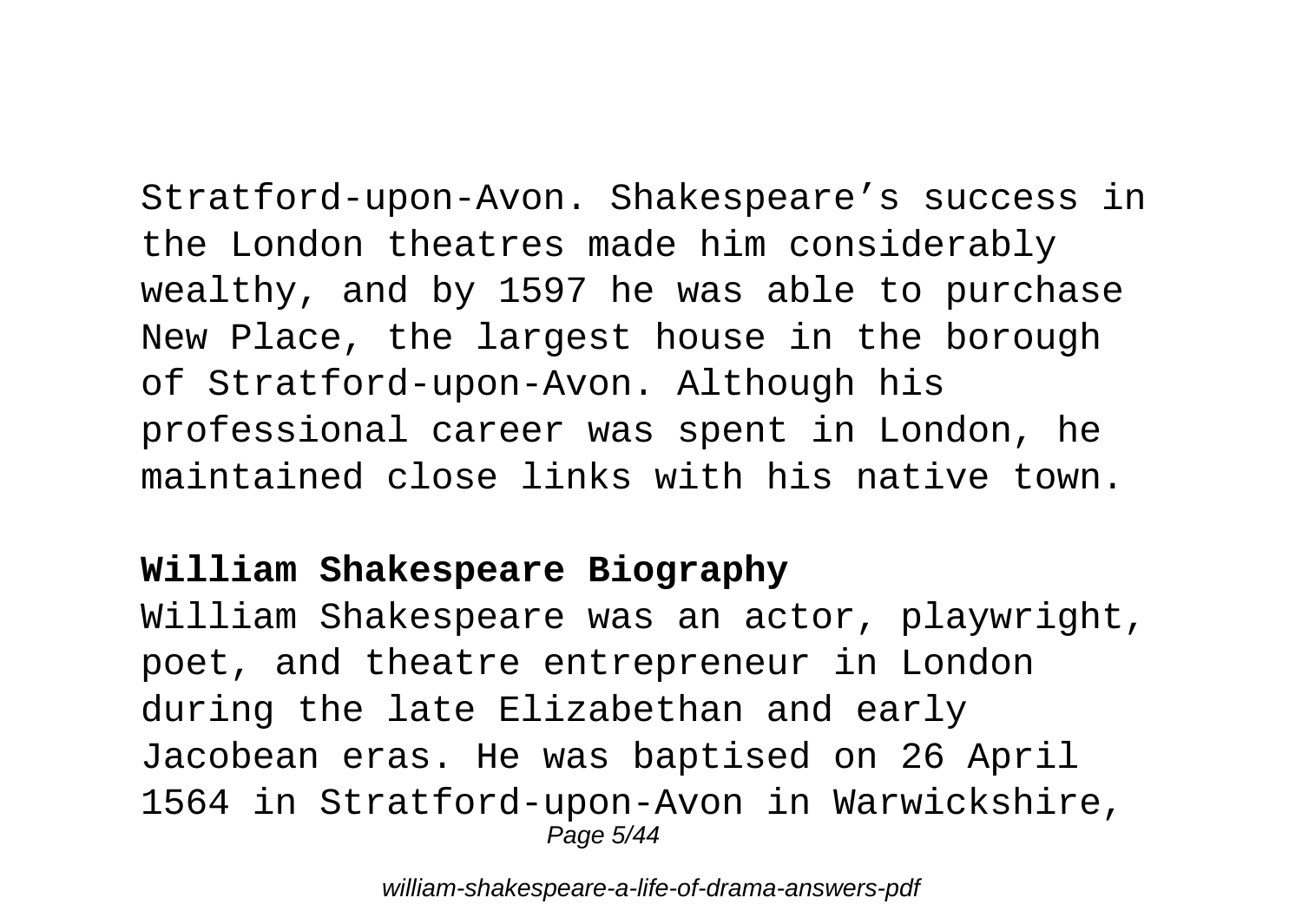England, in the Holy Trinity Church. At the age of 18 he married Anne Hathaway with whom he had three children. He died in his home town of Stratford on 23 April 1616, aged 51. Though more is known about Shakespeare's life than those of most other Elizabethan and Jacobean writers, few p

**Life of William Shakespeare - Wikipedia** William Shakespeare, Shakespeare also spelled Shakspere, byname Bard of Avon or Swan of Avon, (baptized April 26, 1564, Stratfordupon-Avon, Warwickshire, England—died April 23, 1616, Stratford-upon-Avon), English poet, Page 6/44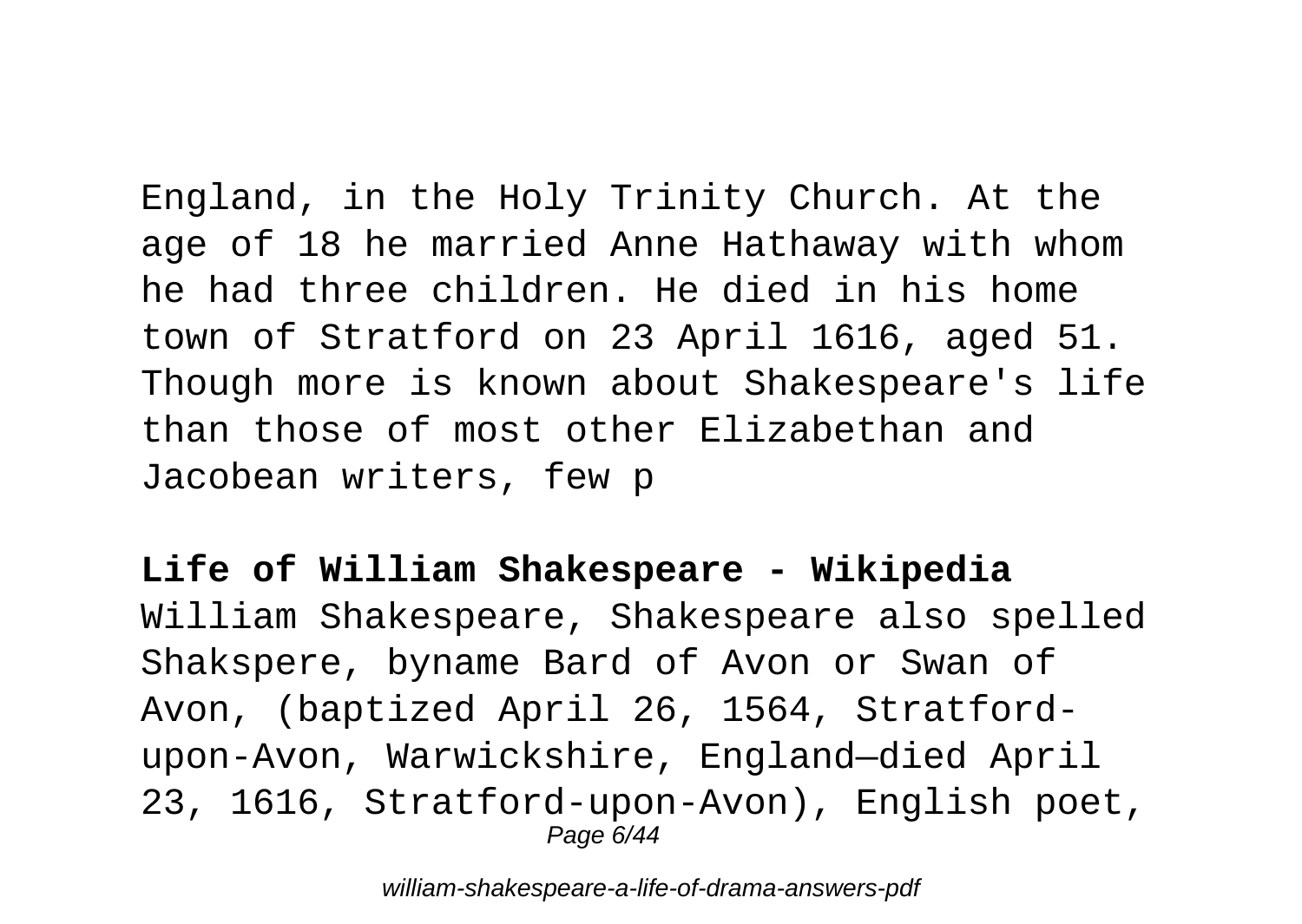dramatist, and actor often called the English national poet and considered by many to be the greatest dramatist of all time.

#### **William Shakespeare | Plays, Poems, Biography, Quotes ...**

The life of William Shakespeare begins in April 1564 in Stratford-upon-Avon, England when he was born into a prosperous family (his father was a glove maker). Learn more about Shakespeare's birth and early childhood, and discover the house in which he was born. 1571-1578: Schooling

Page 7/44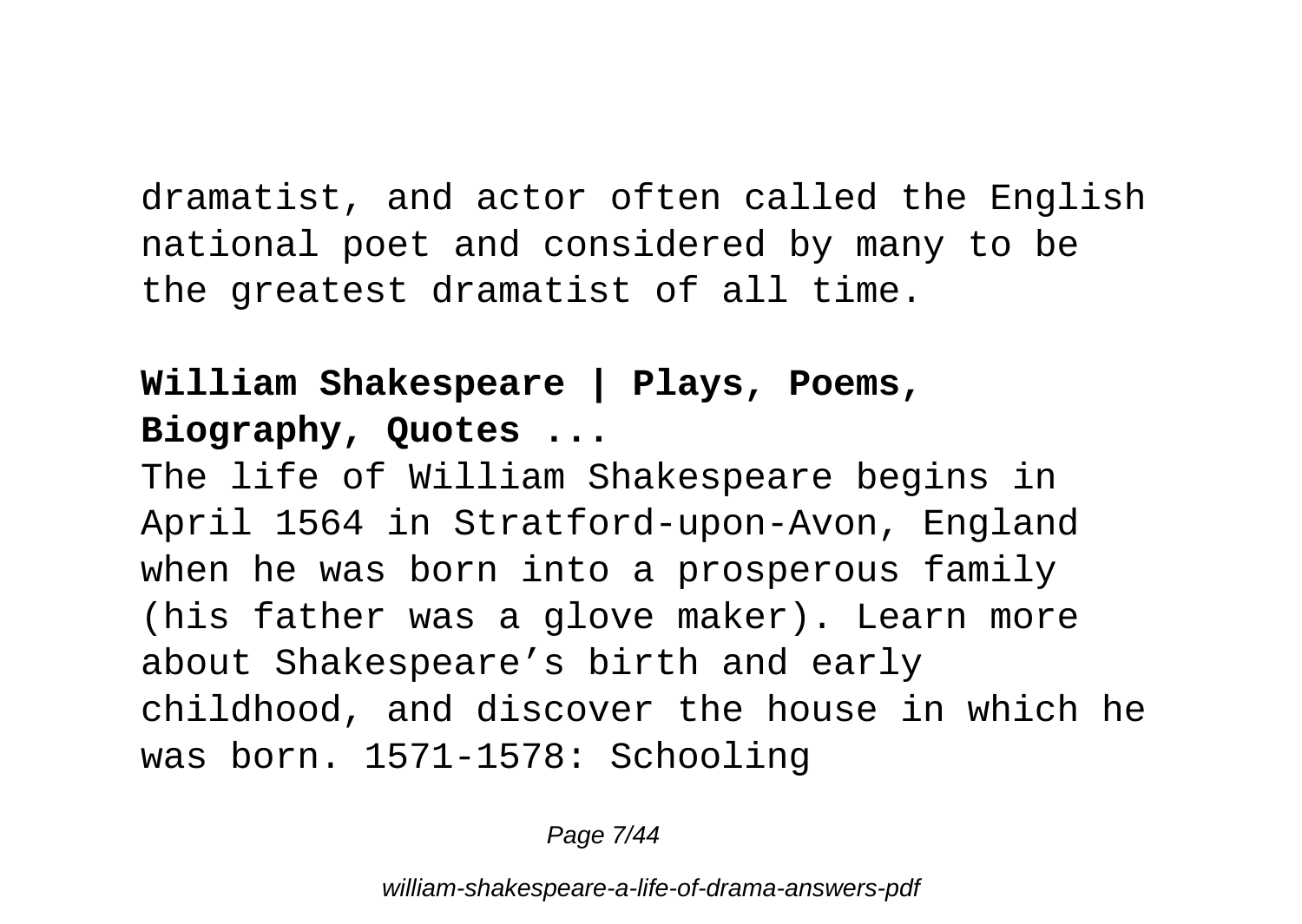**William Shakespeare: Timeline of his Life** William Shakespeare was an English poet, playwright and actor of the Renaissance era. He was an important member of the King's Men company of theatrical players from roughly 1594 onward. Known...

#### **William Shakespeare - Quotes, Plays & Wife - Biography**

We do know that Shakespeare's life revolved around two locations: Stratford and London. He grew up, had a family, and bought property in Stratford, but he worked in London, the center of English theater. As an actor, a Page 8/44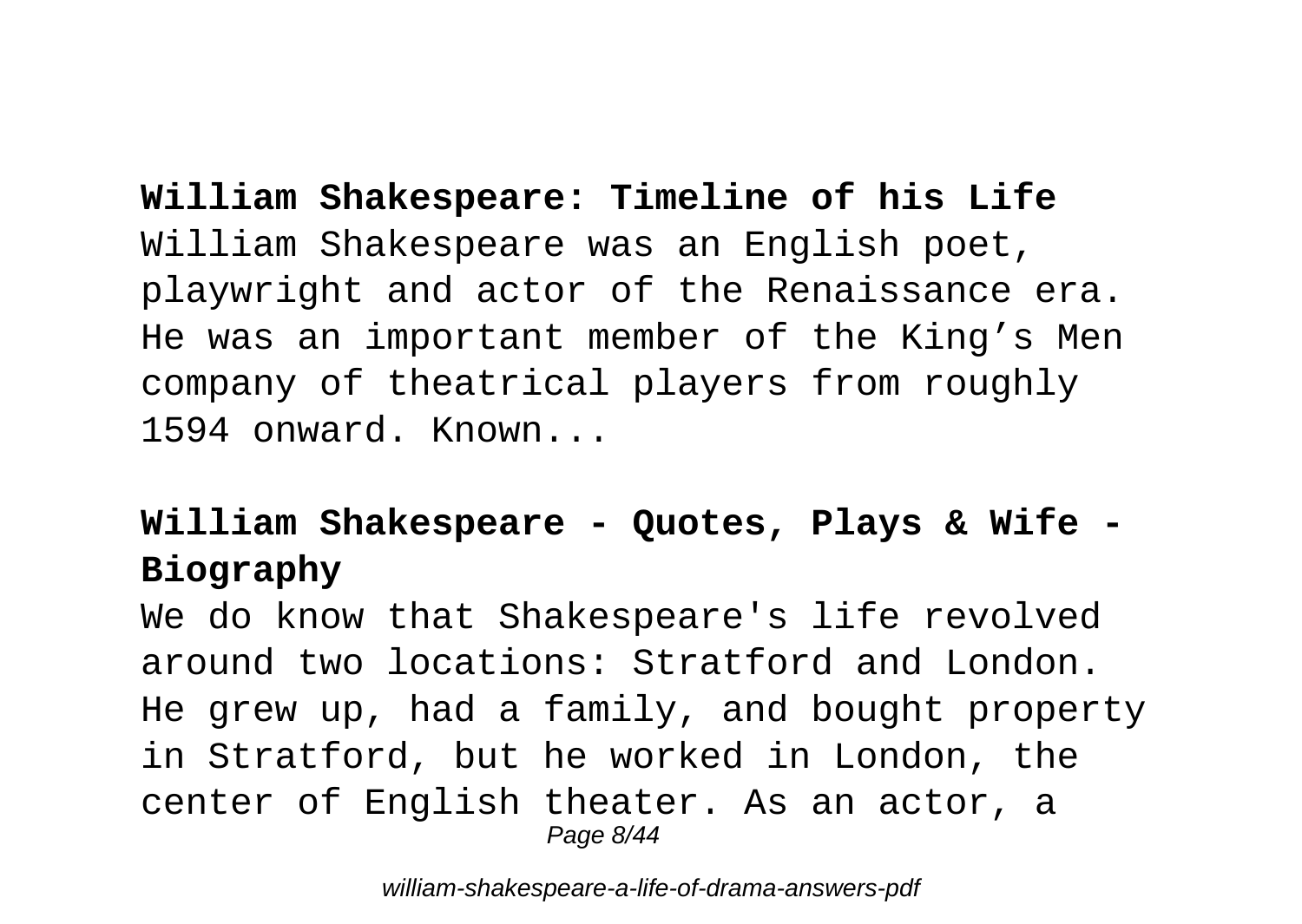playwright, and a partner in a leading acting company, he became both prosperous and wellknown.

### **Shakespeare's Life | Folger Shakespeare Library**

William Shakespeare (bapt. 26 April 1564 – 23 April 1616) was an English playwright, poet, and actor, widely regarded as the greatest writer in the English language and the world's greatest dramatist. He is often called England's national poet and the "Bard of Avon" (or simply "the Bard").

Page 9/44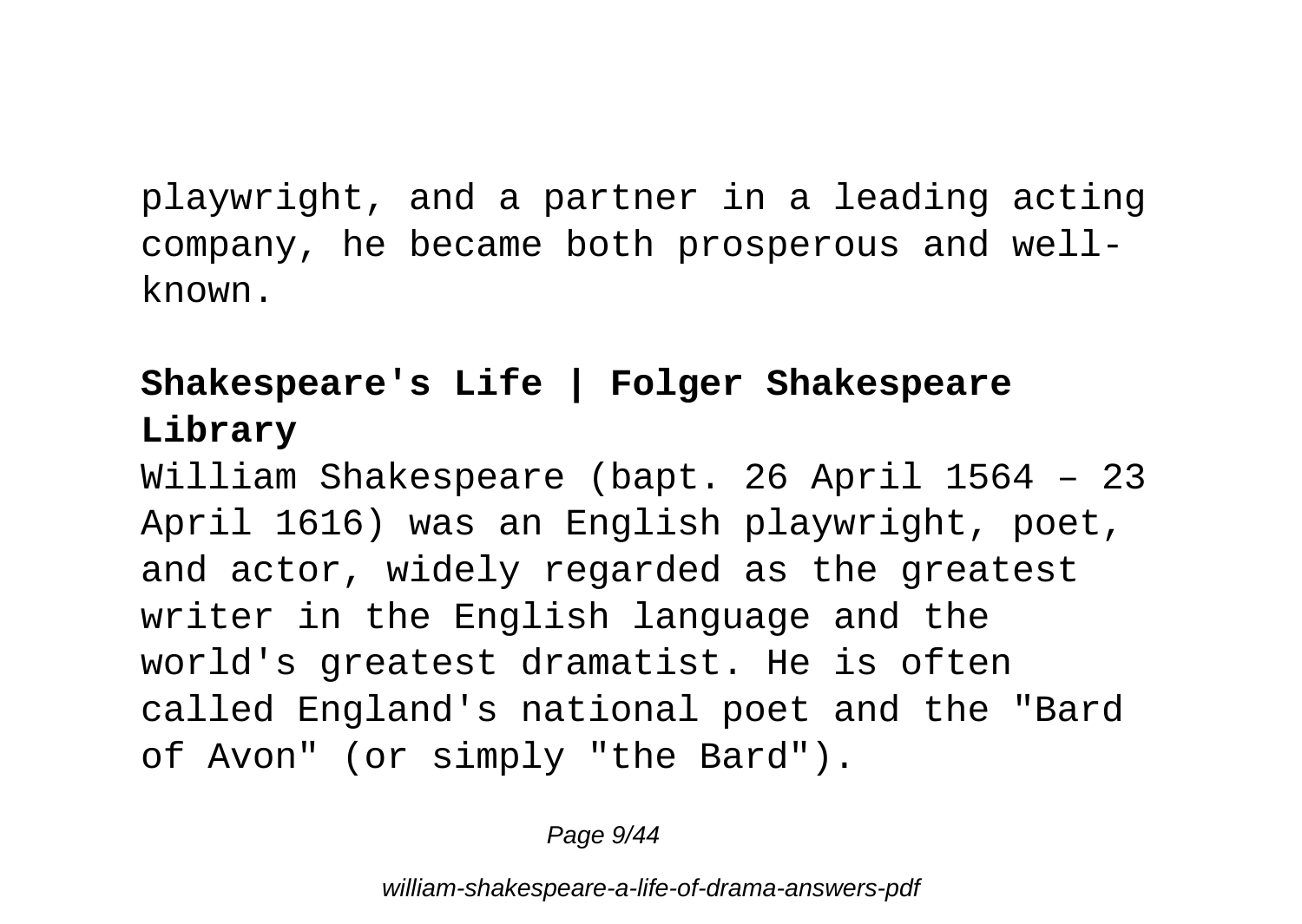#### **William Shakespeare - Wikipedia**

Shakespeare's Childhood and Family Life William Shakespeare was born in Stratfordupon-Avon, a bustling market town 100 miles northwest of London, and baptized there on April 26, 1564. His birthday...

#### **William Shakespeare - Plays, Biography & Poems - HISTORY**

William Shakespeare is revered around the world as the greatest playwright to have ever lived. But Shakespeare was much more than just a man of the theatre. He was also a celebrated poet, a family... Page 10/44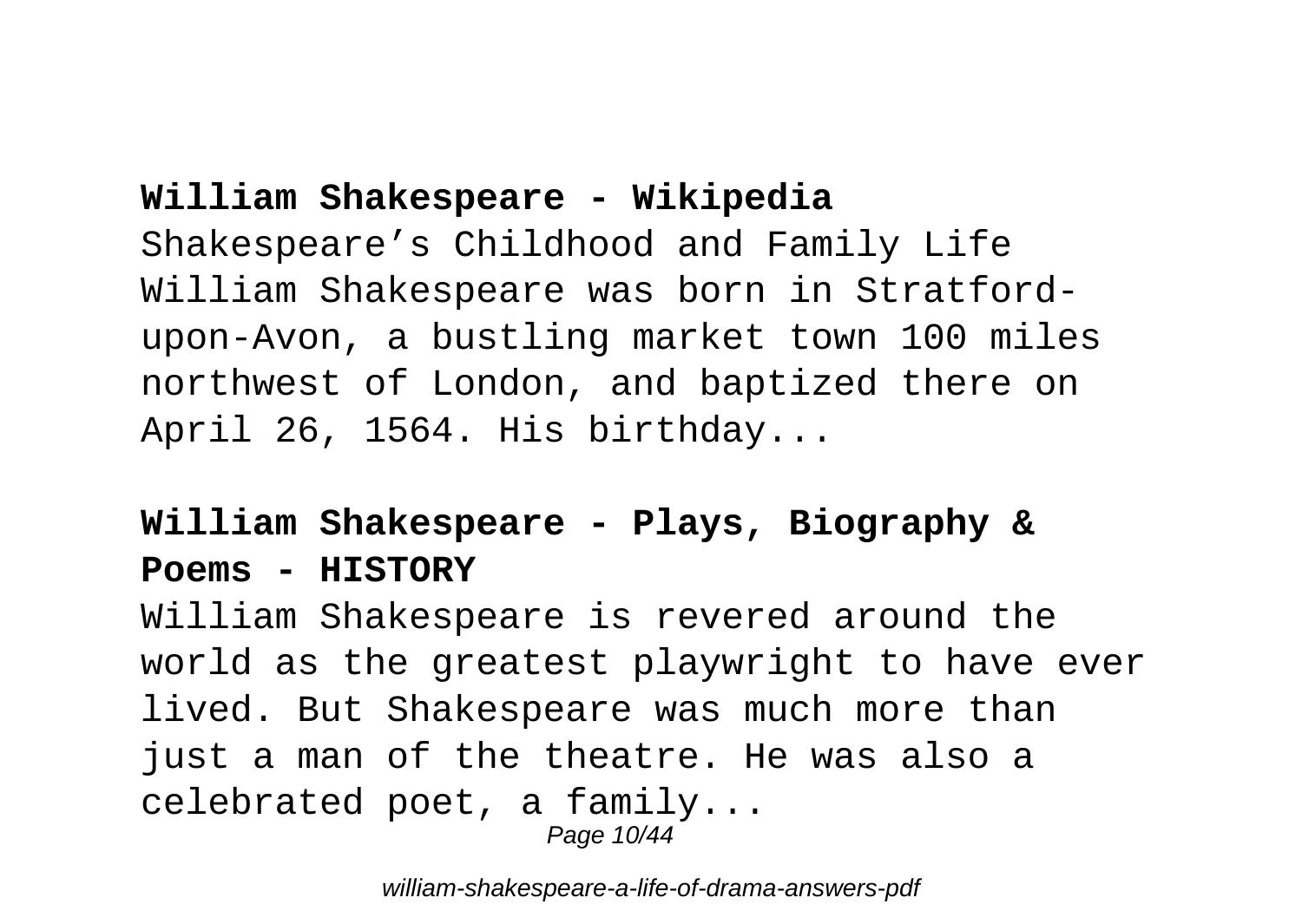#### **A day in the life of William Shakespeare - BBC Teach**

Start studying William Shakespeare - A Life of Drama. Learn vocabulary, terms, and more with flashcards, games, and other study tools.

## **William Shakespeare - A Life of Drama Flashcards | Quizlet**

Shakespeare Family Although generally considered to be happy and prosperous years for William, his personal life was dealt a severe blow by the sudden death of his son Page 11/44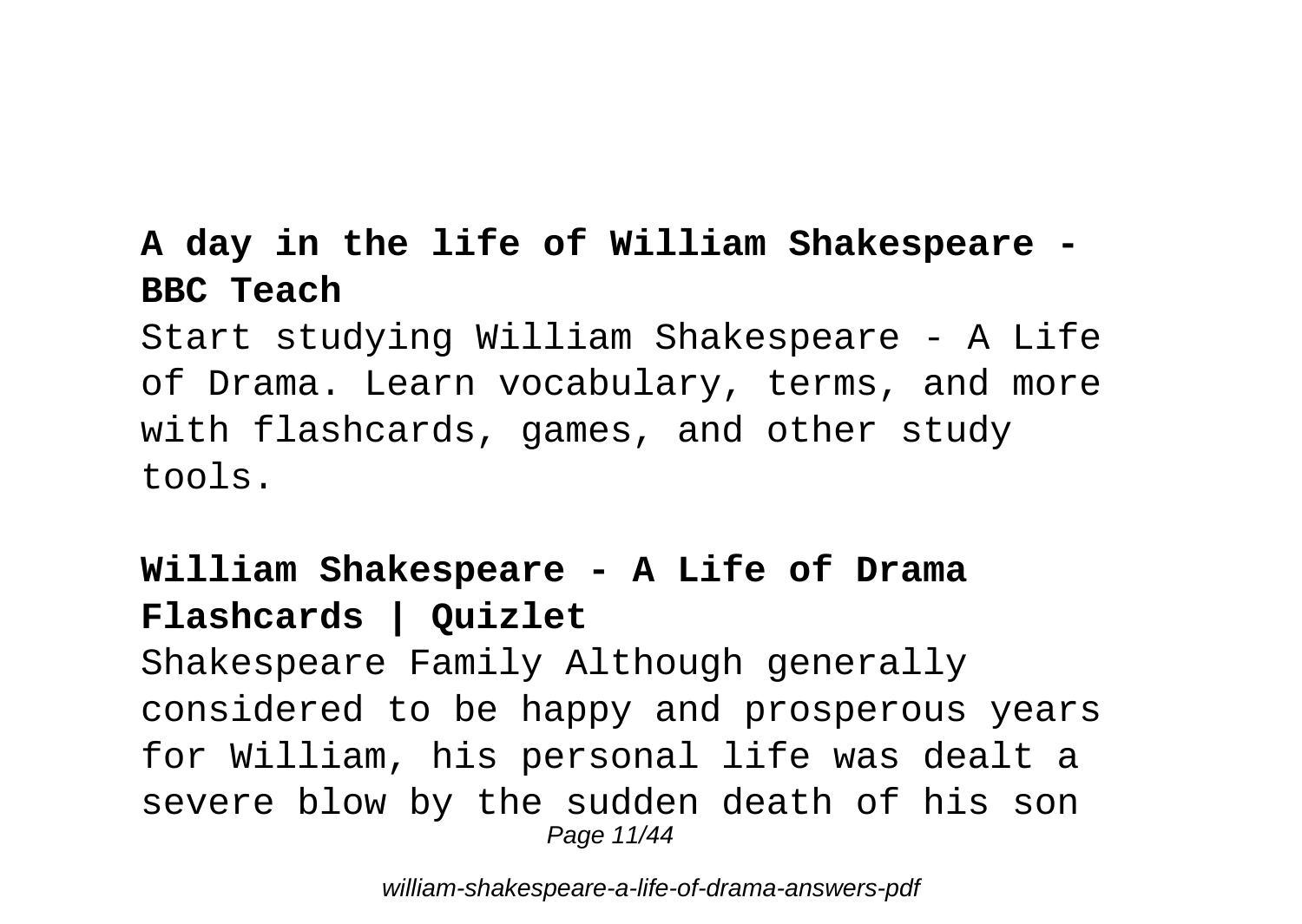Hammet aged 11 in 1596. Perhaps in part due to this blow, William re-established his ties with the town of his birth by buying and renovating a large and imposing mansion in Stratford called New Place.

#### **William Shakespeare | The Life and Works of William ...**

A YEAR IN THE LIFE OF WILLIAM SHAKESPEARE, 1599 ~ JAMES SHAPIRO ~ HARDCOVER WITH DUST JACKET ~ BRAND NEW CONDITION: BRAND NEW. Edition 2005. Here's The Deal. You must have 2 or more positive feedbacks to bid; otherwise, unfortunately, I will cancel your Page 12/44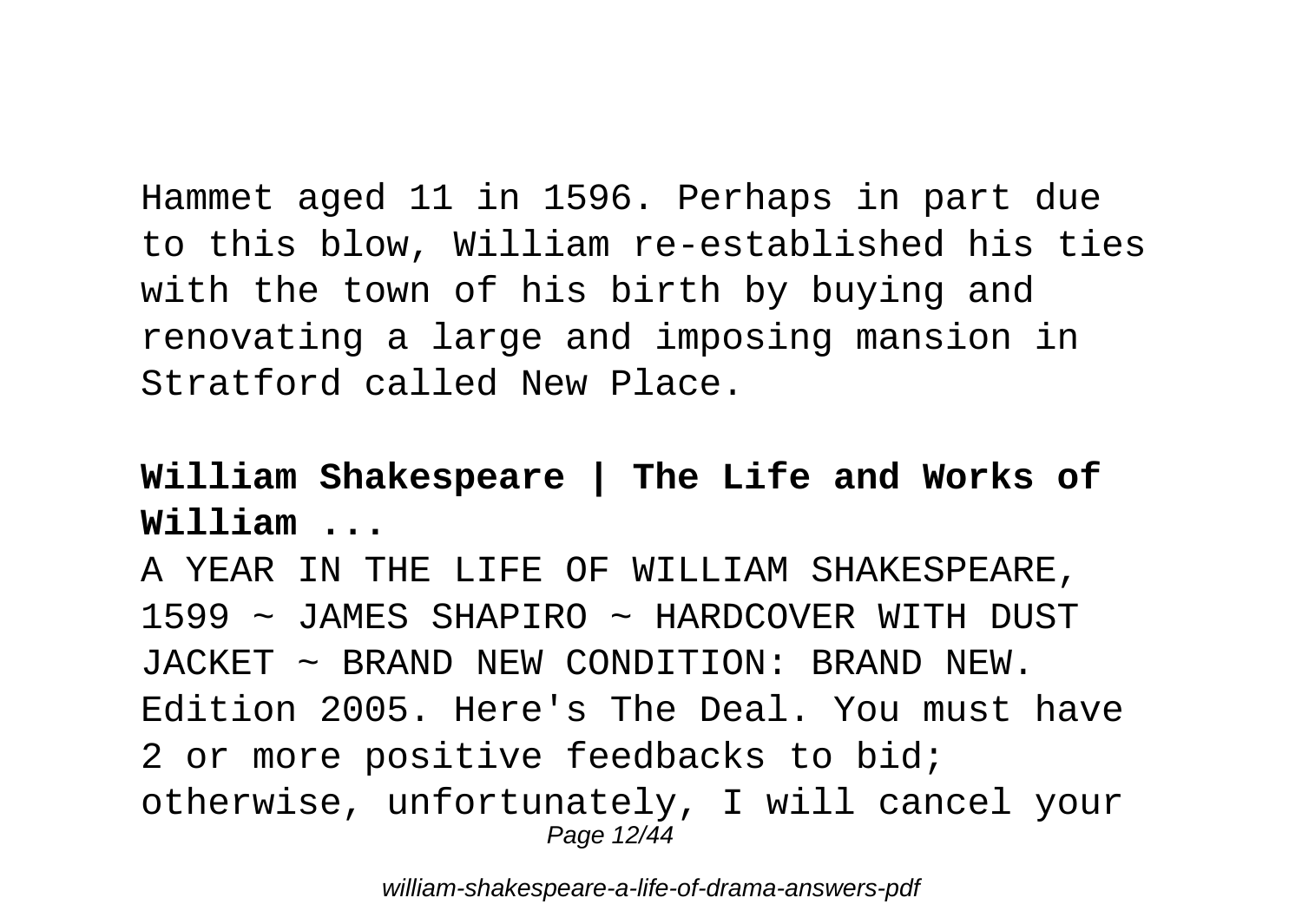bid.. You must pay within 48 hours of auction end.

#### **A YEAR IN THE LIFE OF WILLIAM SHAKESPEARE, 1599 ~ JAMES ...**

NOTES: Shakespeare's plays=timeless classics His life is a mystery. He is called the bard. Quote: from King Lear William Shakespeare: the greatest playwright Shakespeare lives on through the words of his plays. Quote: from Macbeth His writing shows insight into the human experience. His own life is an enigma.

#### **Shakespeare A&E Video.doc - Shakespeare A&E** Page 13/44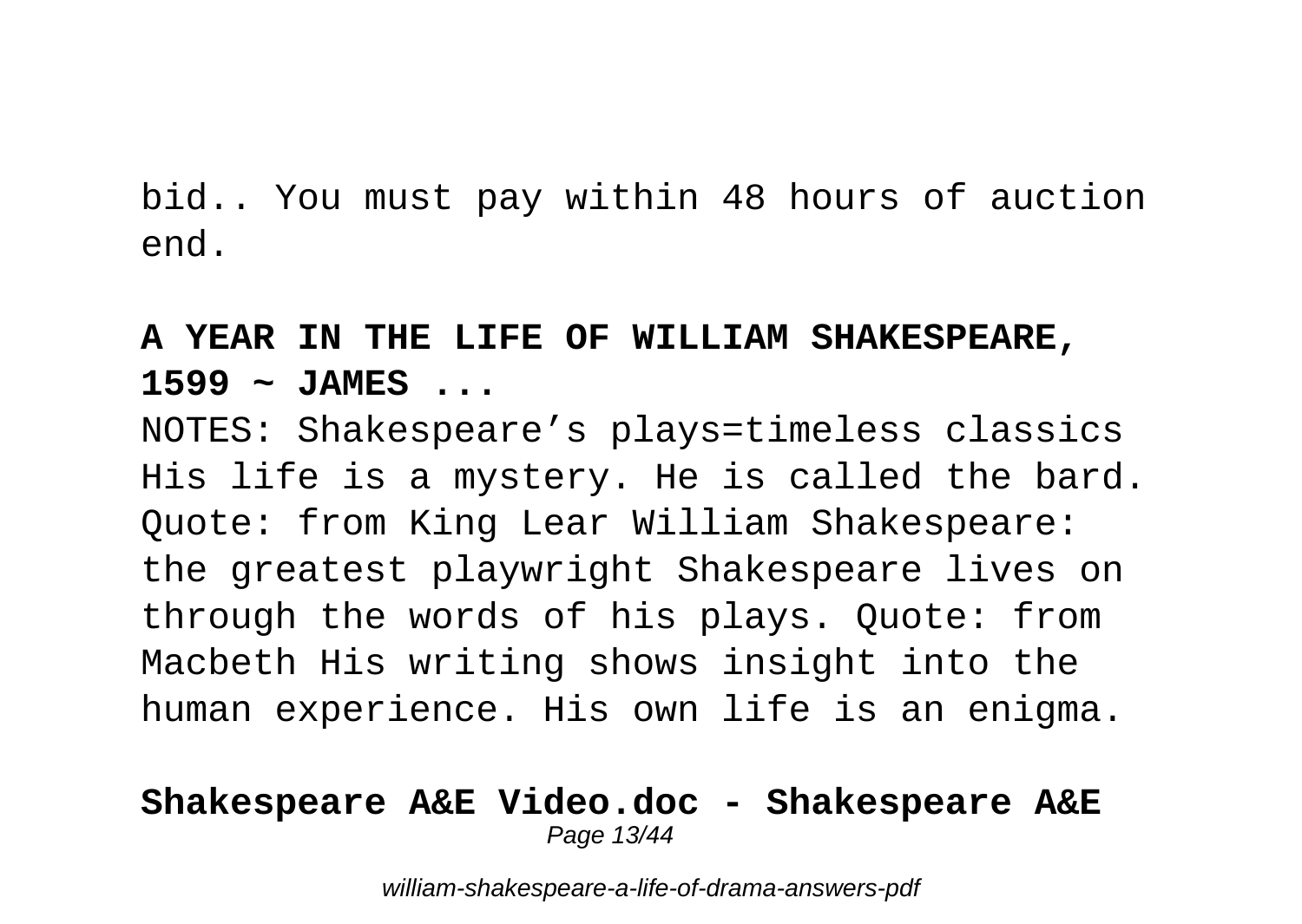#### **Biography ...**

Covering 400 years of Shakespeare scholarship, Schoenbaum's now classic William Shakespeare: A Documentary Life received high acclaim from critics and scholars. The New York Review of Books called it "a masterpiece," and the Guardian labeled it "our best life of Shakespeare."

#### **William Shakespeare: A Compact Documentary Life (Oxford ...**

William Shakespeare died on April 23, 1616, at the age of 52—not bad for an era when the average life expectancy ranged between 30 and Page 14/44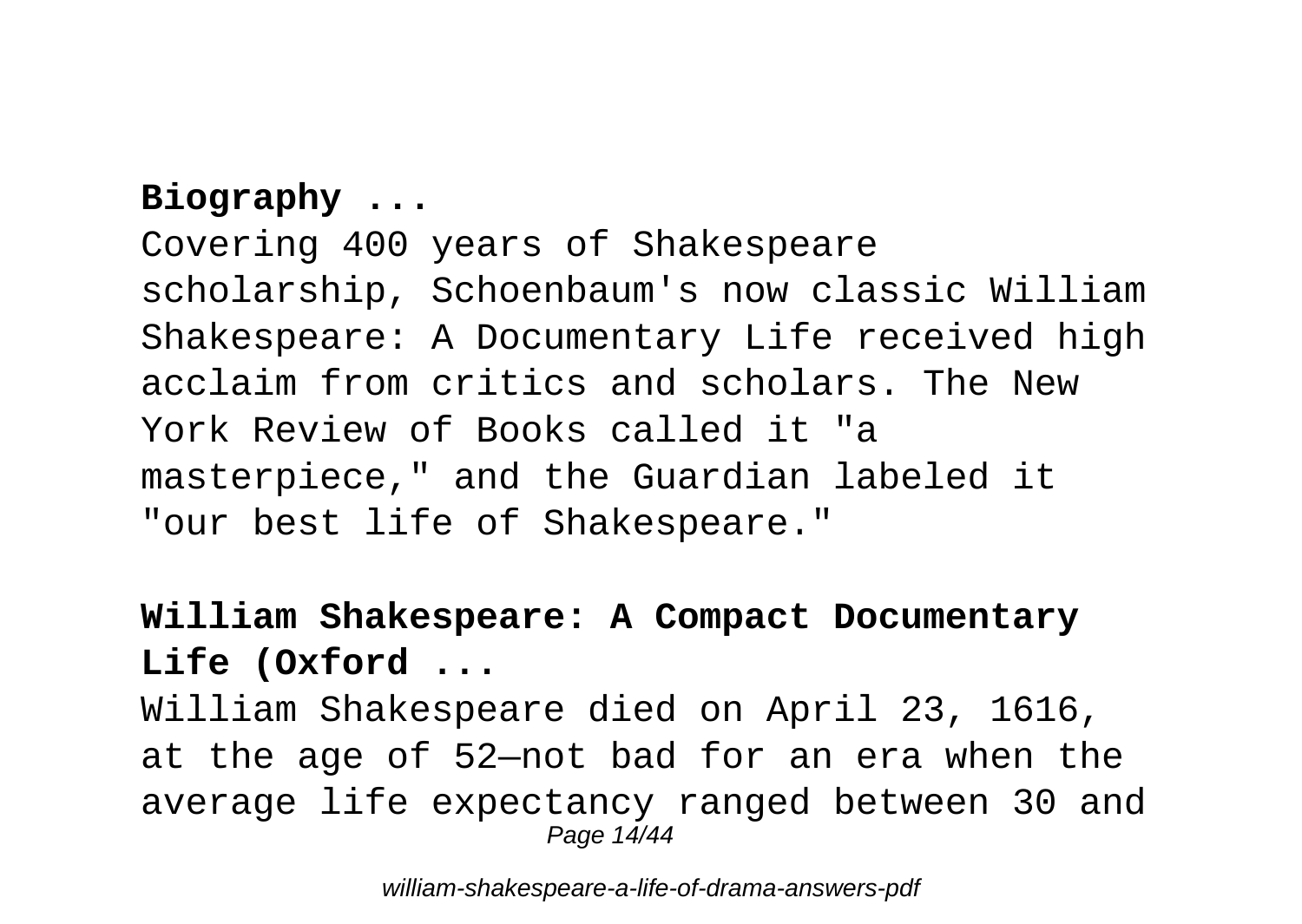40 years. We may never know what killed him, although an...

#### **10 Things You Didn't Know About William Shakespeare - HISTORY**

William Shakespeare, his Life, Works and Influence William Shakespeare was an English poet and playwright who is considered one of the greatest writers to ever use the English language. He is also the most famous playwright in the world, with his plays being translated in over 50 languages and performed across the globe for audiences of all ages.

Page 15/44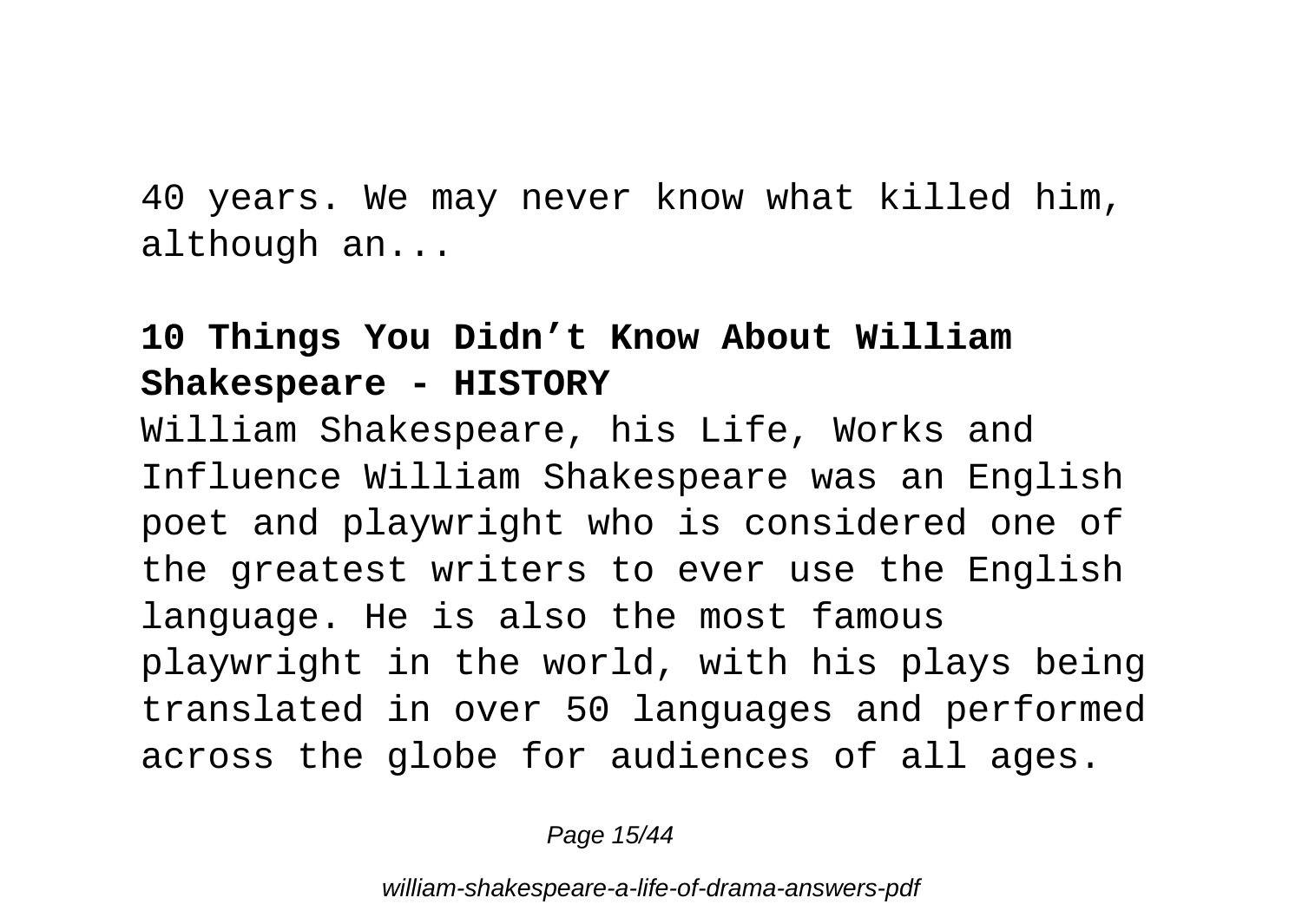#### **William Shakespeare: 20 Facts, 37 Plays, 375 Poems, 100 ...**

William Shakespeare (April 23, 1564–April 23, 1616) wrote at least 37 plays and 154 sonnets, which are considered among the most important and enduring ever written. Although the plays have captured the imagination of theatergoers for centuries, some historians claim that Shakespeare didn't actually write them.

## **Biography of William Shakespeare, Famous Playwright**

Private life Shakespeare had little contact Page 16/44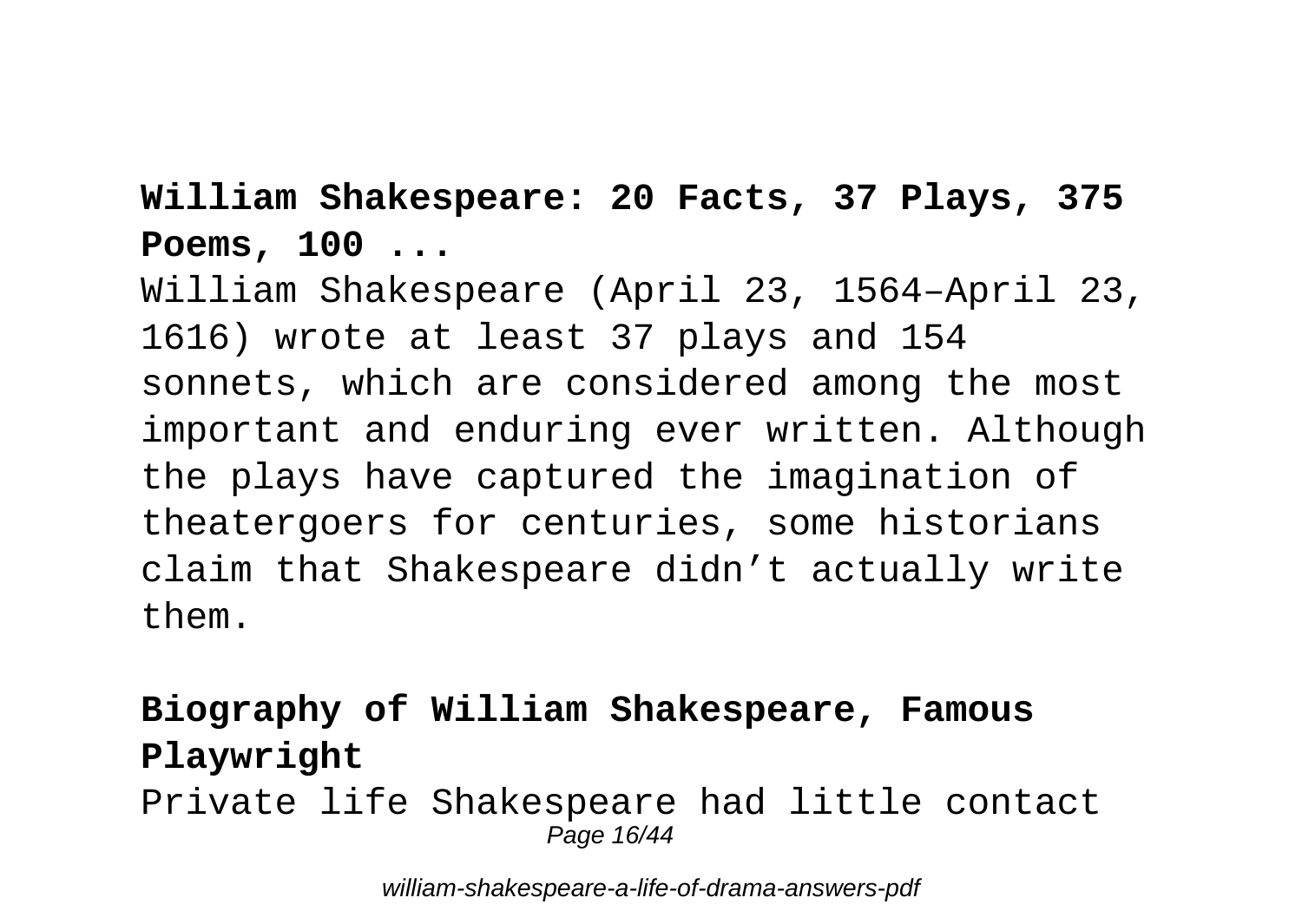with officialdom, apart from walking—dressed in the royal livery as a member of the King's Men—at the coronation of King James I in 1604. He continued to look after his financial interests. He bought properties in London and in Stratford.

## **William Shakespeare: The Life and Times Of (FULL MOVIE) The story of William Shakespeare**

## **Learn English Through Story - Shakespeare His Life and Plays by Will Fowler - Pre-Intermediate**

Page 17/44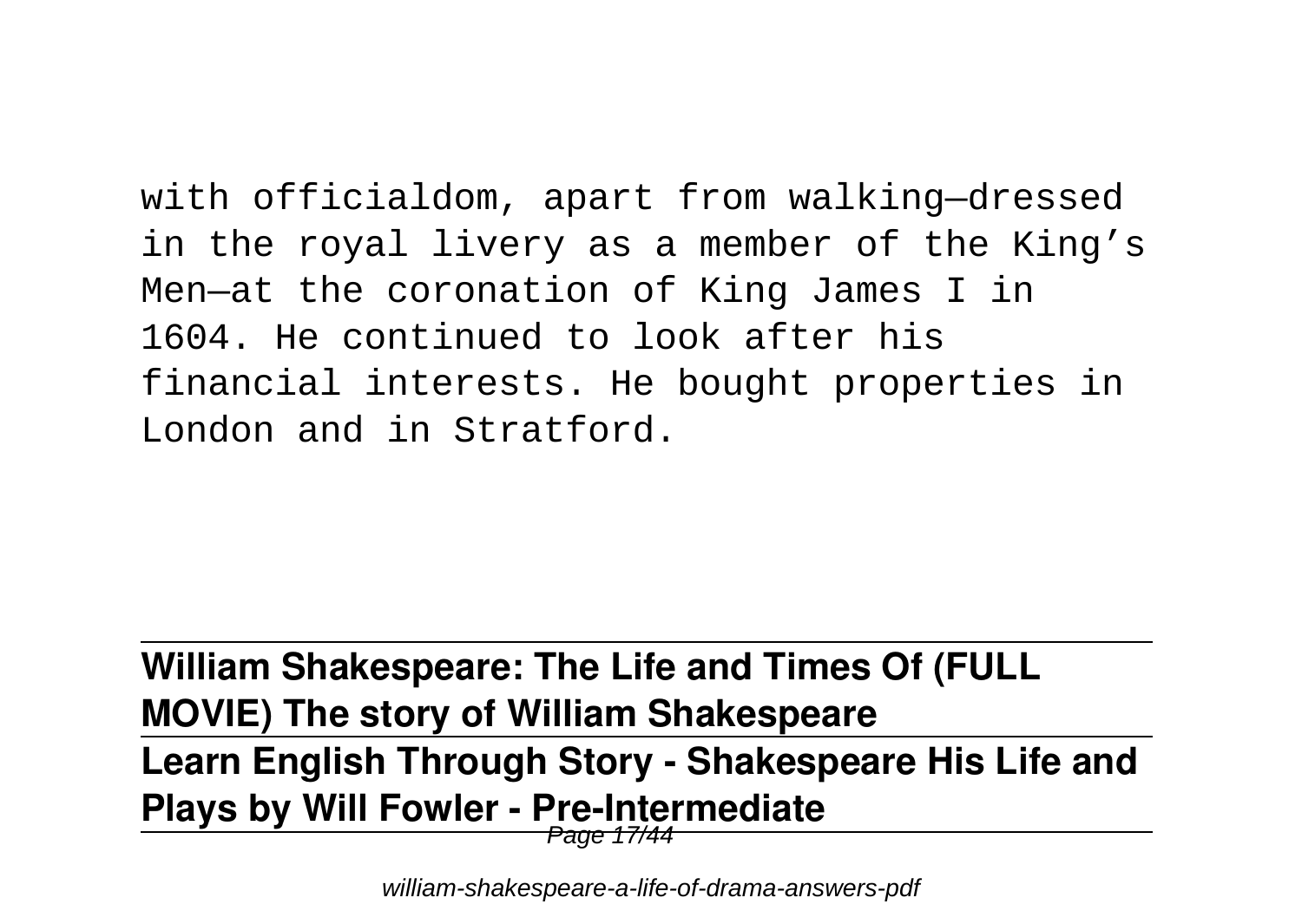## **William Shakespeare – in a nutshellWilliam Shakespeare - Playwright | Mini Bio | BIO**

**A\u0026E Biography with PETER GRAVES : William Shakespeare A Life of DramaWilliam Shakespeare Biography in English Shakespeare's Life and Works The Secret Life of William Shakespeare with Graham Phillips The Story of Romeo and Juliet – Audiobook in English with Subtitles** *William Shakespeare: Legendary Wordsmith - Fast Facts | History* **The Life \u0026 Times of William Shakespeare Book of life William Shakespeare. William Shakespeare Biography and Life Story | Author, Playwright William Shakespeare: Plays, Biography, Books, Early Life, Education, Facts, Famous Quotes ROMEO \u0026 JULIET - FULL AudioBook by William** Page 18/44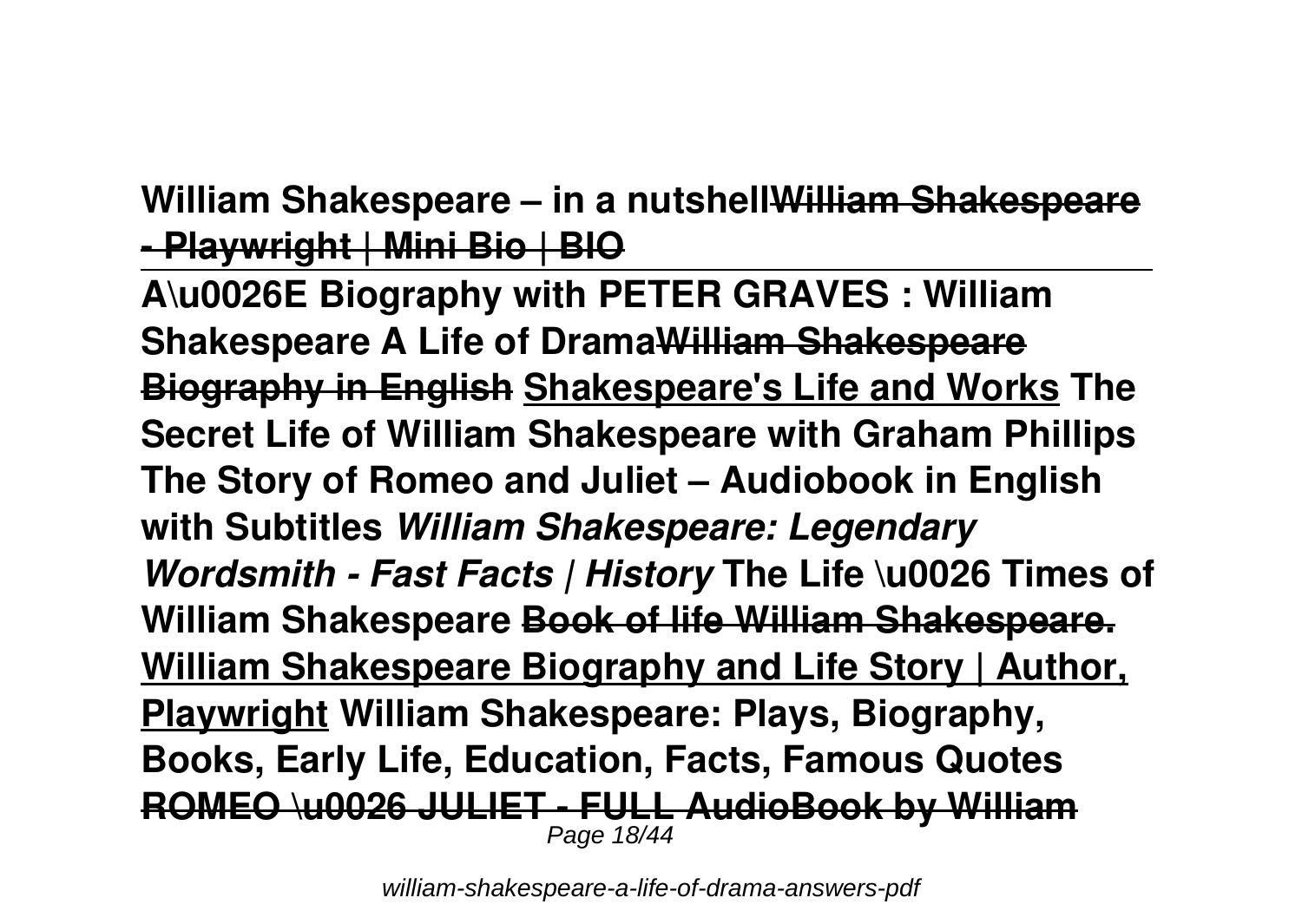#### **Shakespeare | Theater \u0026 Acting Audiobooks**

**Video SparkNotes: Shakespeare's Romeo and Juliet summary**

**ROMEO AND JULIET BY SHAKESPEARE - ANIMATED SUMMARYSeven Ages of Man - Shakespeare (Powerful Life Poetry) THE MERCHANT OF VENICE by William Shakespeare - FULL AudioBook | Greatest Audio Books William Shakespeare A Life Of William Shakespeare continues to be one of the most important literary figures of the English language. New Place; a home in Stratford-upon-Avon. Shakespeare's success in the London theatres made him considerably wealthy, and by 1597 he was able to purchase New Place, the largest house in the borough of Stratford-upon-Avon.** Page 19/44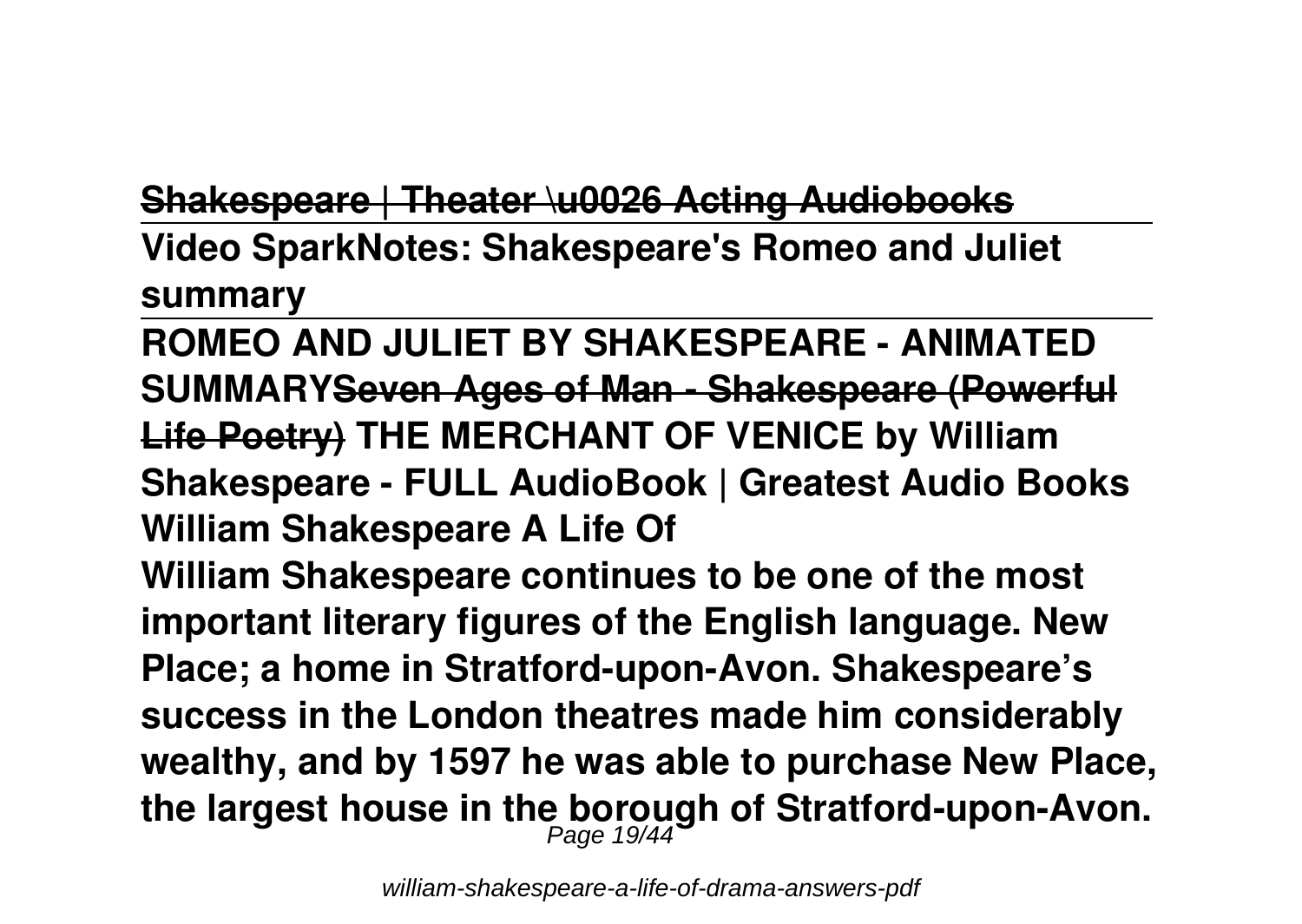**Although his professional career was spent in London, he maintained close links with his native town.**

**William Shakespeare Biography William Shakespeare was an actor, playwright, poet, and theatre entrepreneur in London during the late Elizabethan and early Jacobean eras. He was baptised on 26 April 1564 in Stratford-upon-Avon in Warwickshire, England, in the Holy Trinity Church. At the age of 18 he married Anne Hathaway with whom he had three children. He died in his home town of Stratford on 23 April 1616, aged 51. Though more is known about Shakespeare's life than those of most other Elizabethan and Jacobean writers, few p** Page 20/44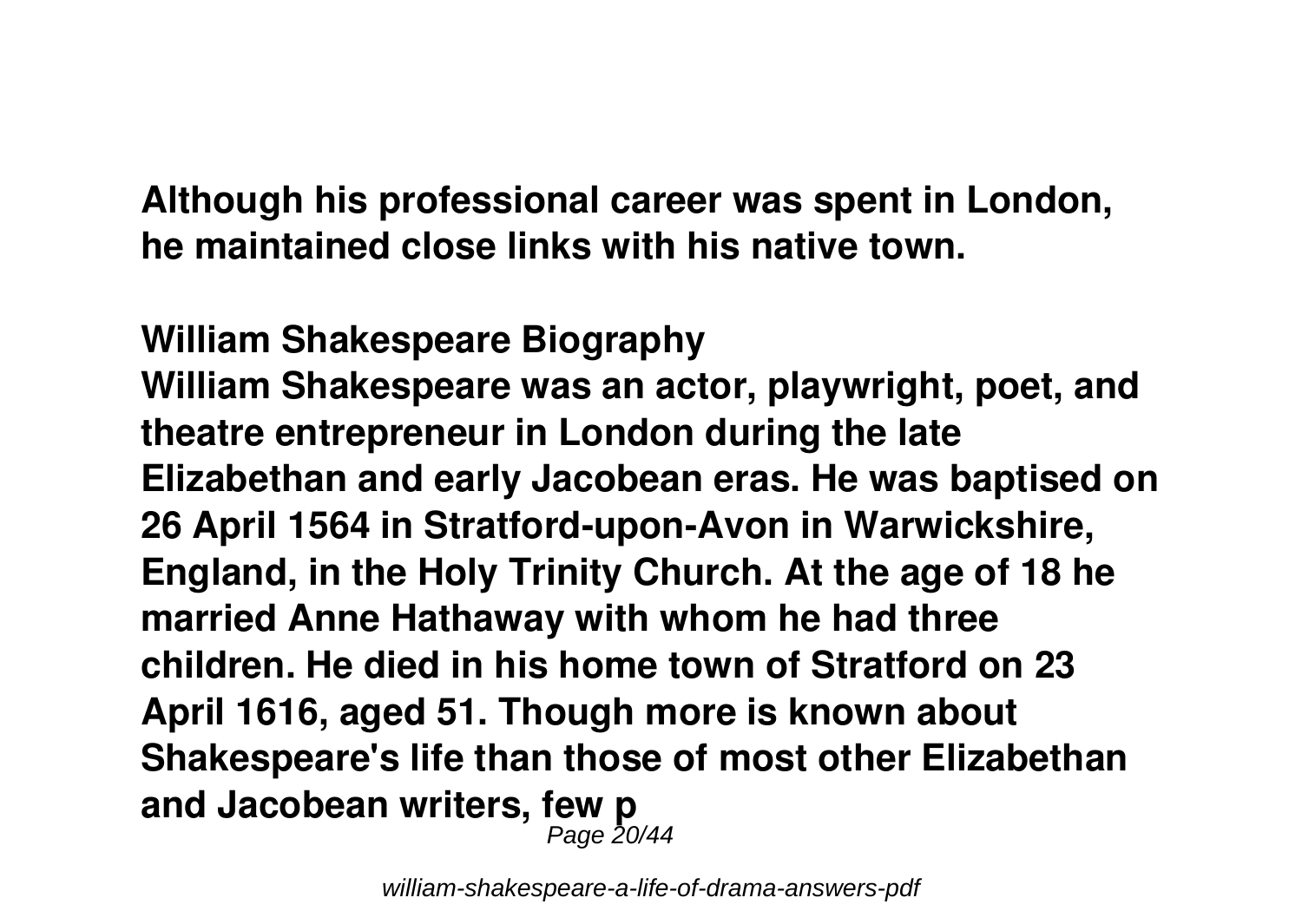**Life of William Shakespeare - Wikipedia William Shakespeare, Shakespeare also spelled Shakspere, byname Bard of Avon or Swan of Avon, (baptized April 26, 1564, Stratford-upon-Avon, Warwickshire, England—died April 23, 1616, Stratfordupon-Avon), English poet, dramatist, and actor often called the English national poet and considered by many to be the greatest dramatist of all time.**

**William Shakespeare | Plays, Poems, Biography, Quotes**

**...**

**The life of William Shakespeare begins in April 1564 in Stratford-upon-Avon, England when he was born into a** Page 21/44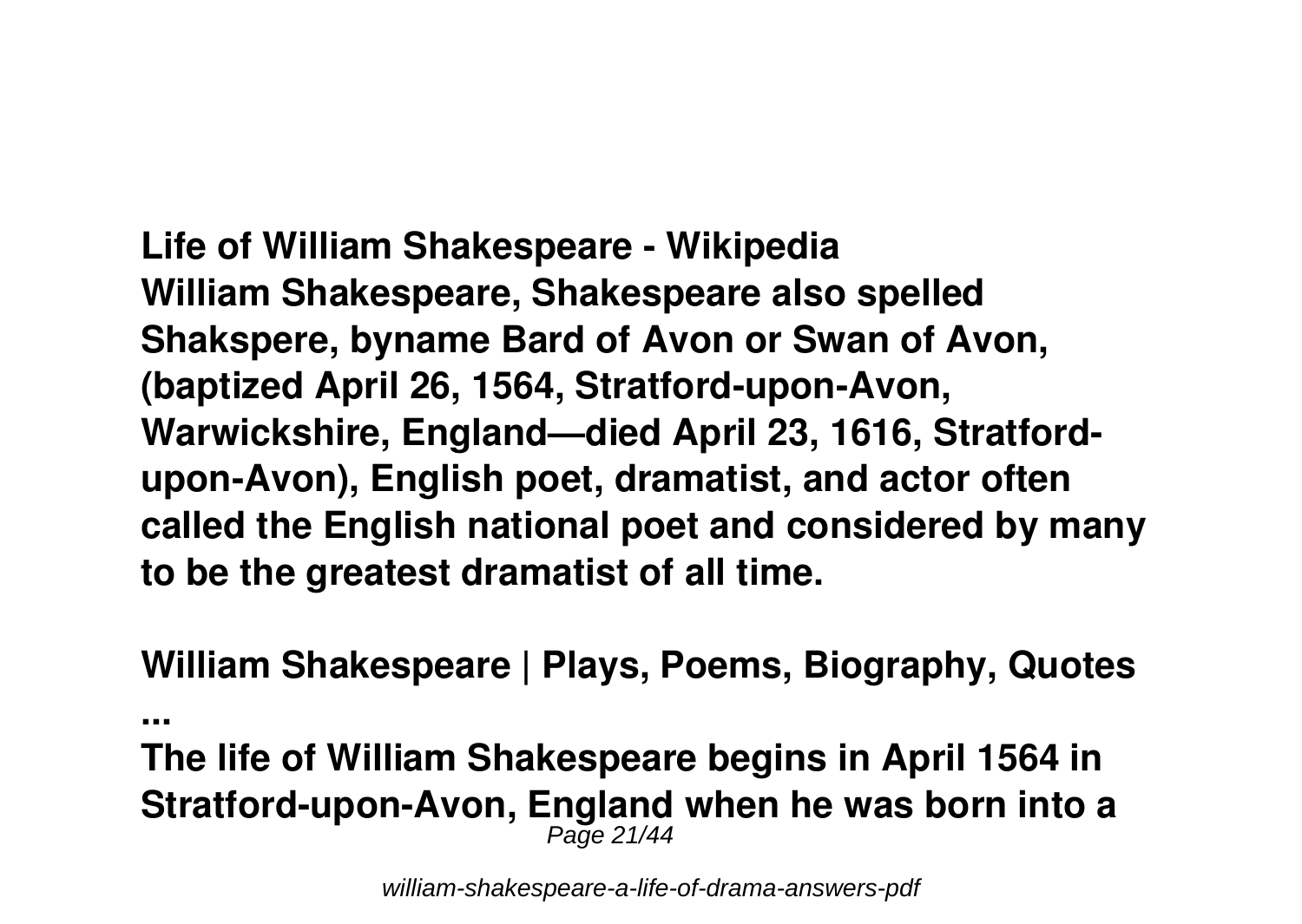**prosperous family (his father was a glove maker). Learn more about Shakespeare's birth and early childhood, and discover the house in which he was born. 1571-1578: Schooling**

**William Shakespeare: Timeline of his Life William Shakespeare was an English poet, playwright and actor of the Renaissance era. He was an important member of the King's Men company of theatrical players from roughly 1594 onward. Known...**

**William Shakespeare - Quotes, Plays & Wife - Biography We do know that Shakespeare's life revolved around two locations: Stratford and London. He grew up, had a** Page 22/44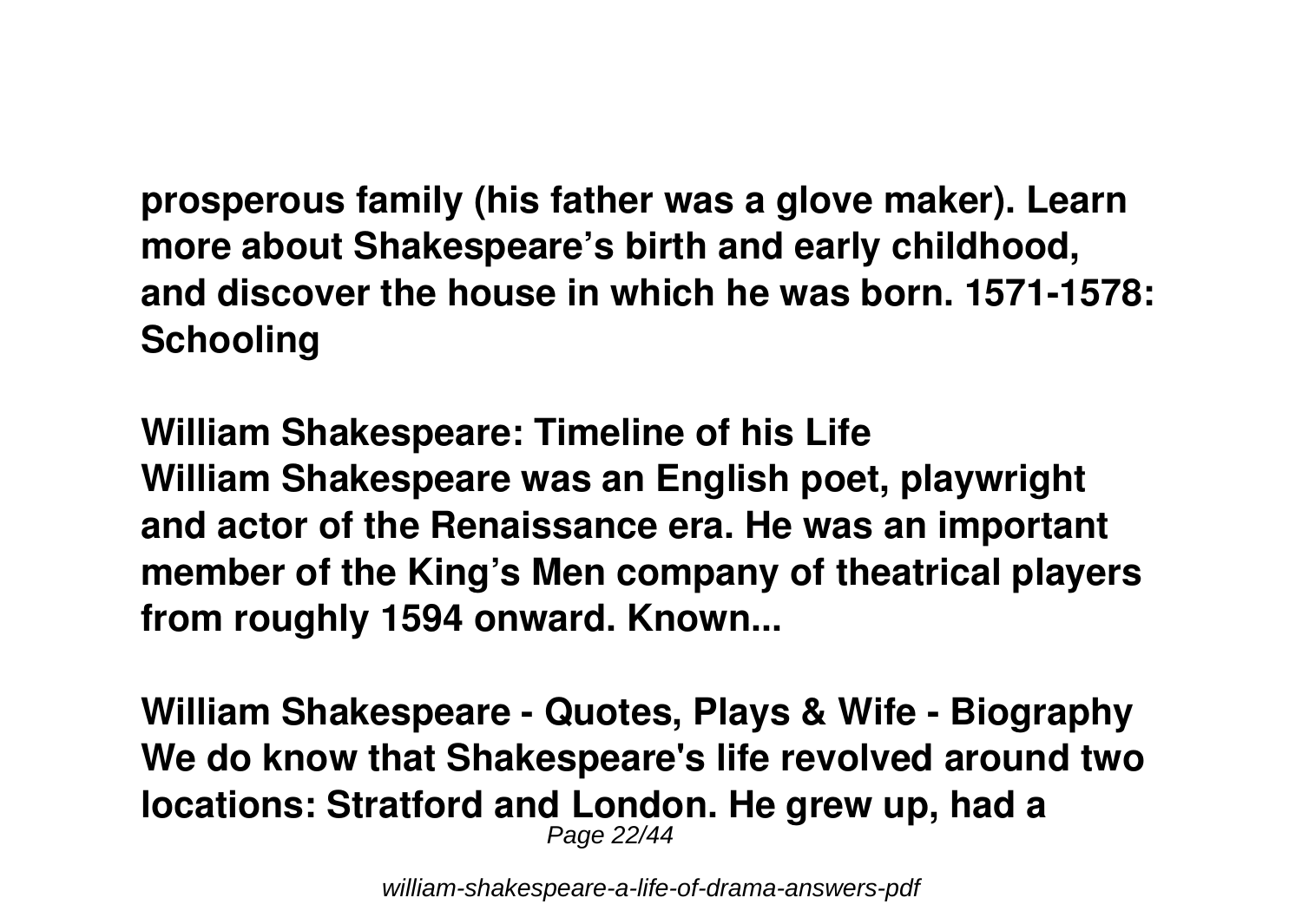**family, and bought property in Stratford, but he worked in London, the center of English theater. As an actor, a playwright, and a partner in a leading acting company, he became both prosperous and well-known.**

**Shakespeare's Life | Folger Shakespeare Library William Shakespeare (bapt. 26 April 1564 – 23 April 1616) was an English playwright, poet, and actor, widely regarded as the greatest writer in the English language and the world's greatest dramatist. He is often called England's national poet and the "Bard of Avon" (or simply "the Bard").**

## **William Shakespeare - Wikipedia**

Page 23/44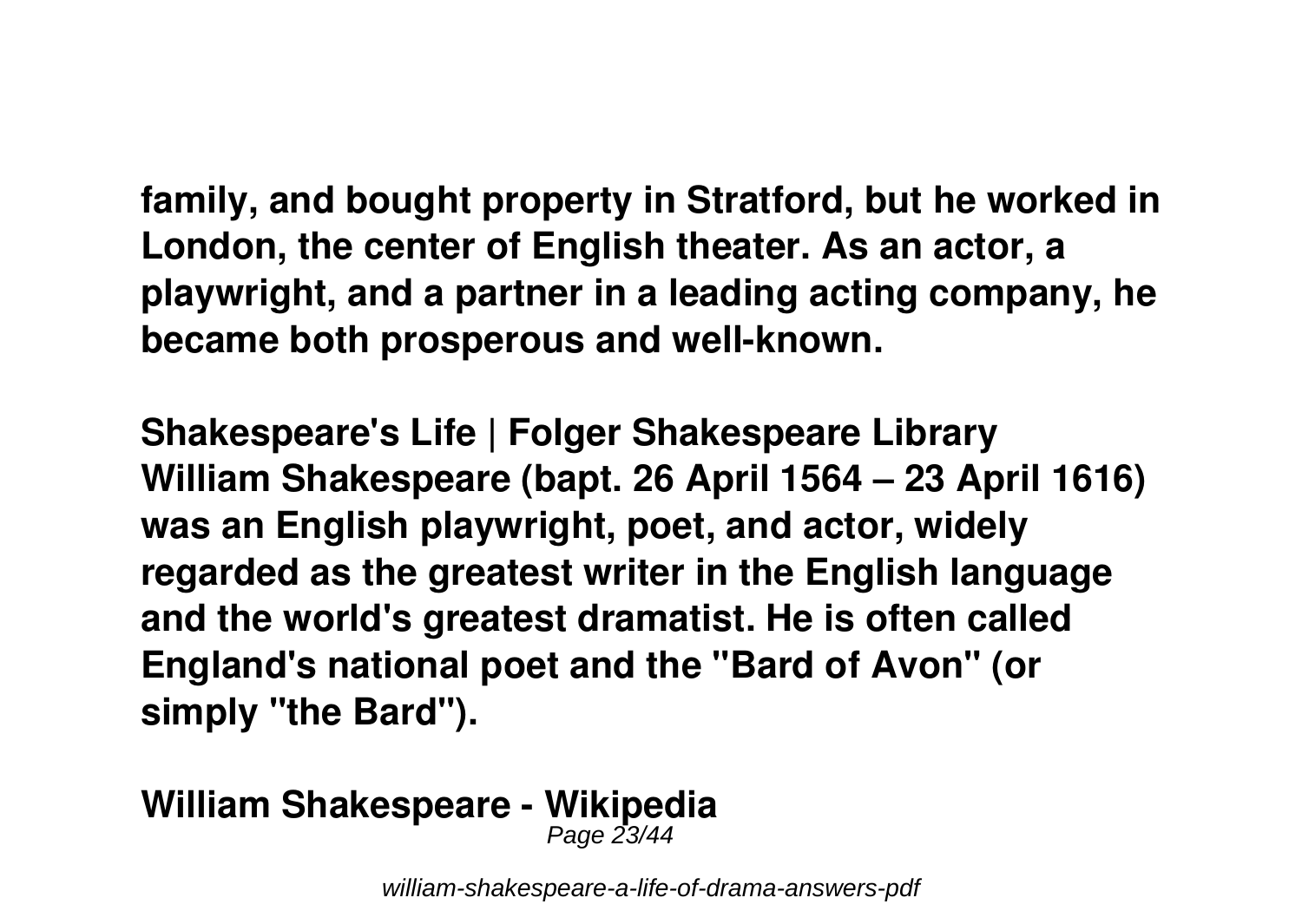**Shakespeare's Childhood and Family Life William Shakespeare was born in Stratford-upon-Avon, a bustling market town 100 miles northwest of London, and baptized there on April 26, 1564. His birthday...**

## **William Shakespeare - Plays, Biography & Poems - HISTORY**

**William Shakespeare is revered around the world as the greatest playwright to have ever lived. But Shakespeare was much more than just a man of the theatre. He was also a celebrated poet, a family...**

#### **A day in the life of William Shakespeare - BBC Teach Start studying William Shakespeare - A Life of Drama.** Page 24/44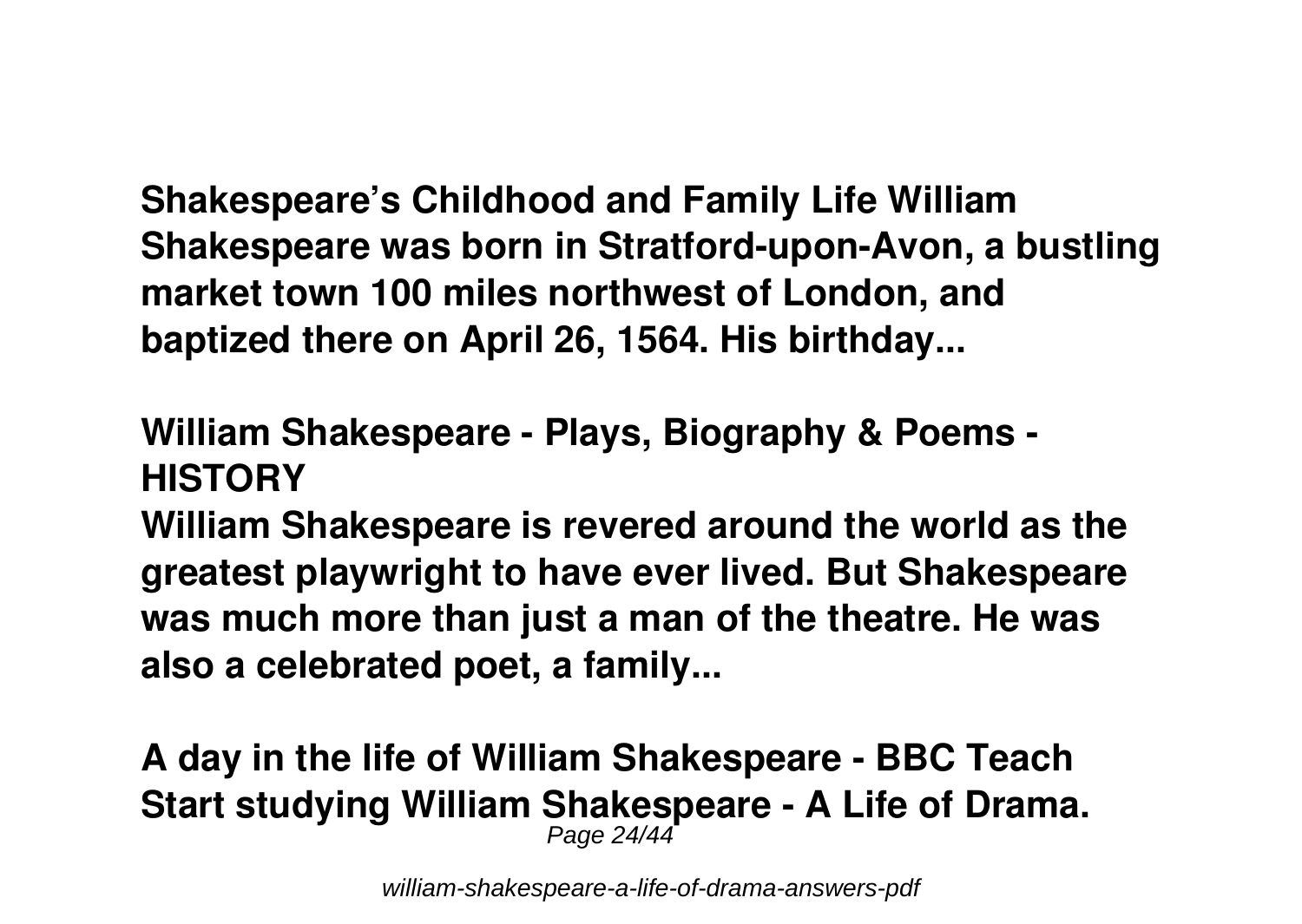**Learn vocabulary, terms, and more with flashcards, games, and other study tools.**

**William Shakespeare - A Life of Drama Flashcards | Quizlet**

**Shakespeare Family Although generally considered to be happy and prosperous years for William, his personal life was dealt a severe blow by the sudden death of his son Hammet aged 11 in 1596. Perhaps in part due to this blow, William re-established his ties with the town of his birth by buying and renovating a large and imposing mansion in Stratford called New Place.**

#### **William Shakespeare | The Life and Works of William ...** Page 25/44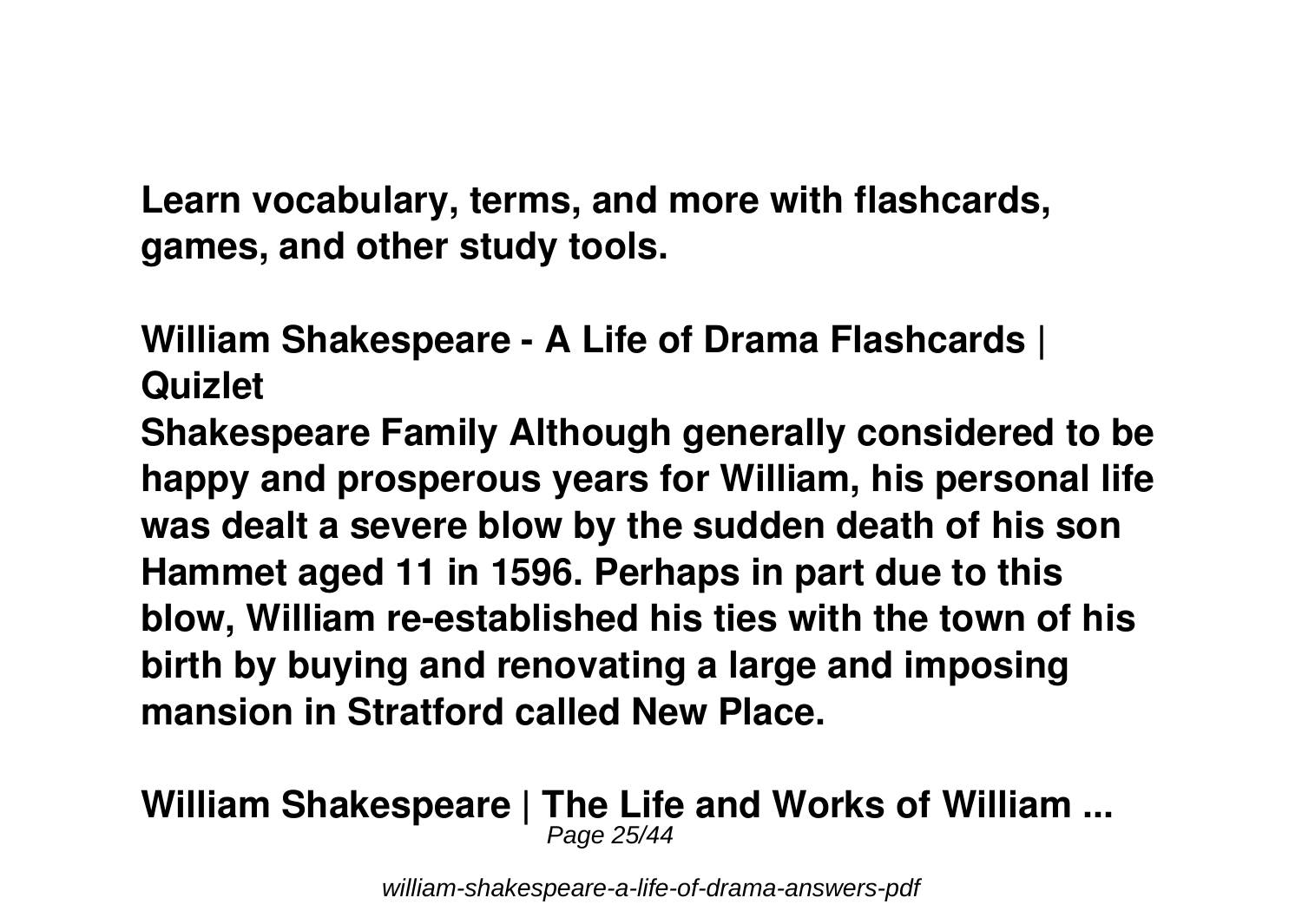**A YEAR IN THE LIFE OF WILLIAM SHAKESPEARE, 1599 ~ JAMES SHAPIRO ~ HARDCOVER WITH DUST JACKET ~ BRAND NEW CONDITION: BRAND NEW. Edition 2005. Here's The Deal. You must have 2 or more positive feedbacks to bid; otherwise, unfortunately, I will cancel your bid.. You must pay within 48 hours of auction end.**

**A YEAR IN THE LIFE OF WILLIAM SHAKESPEARE, 1599 ~ JAMES ...**

**NOTES: Shakespeare's plays=timeless classics His life is a mystery. He is called the bard. Quote: from King Lear William Shakespeare: the greatest playwright Shakespeare lives on through the words of his plays. Quote: from Macbeth His writing shows insight into the** Page 26/44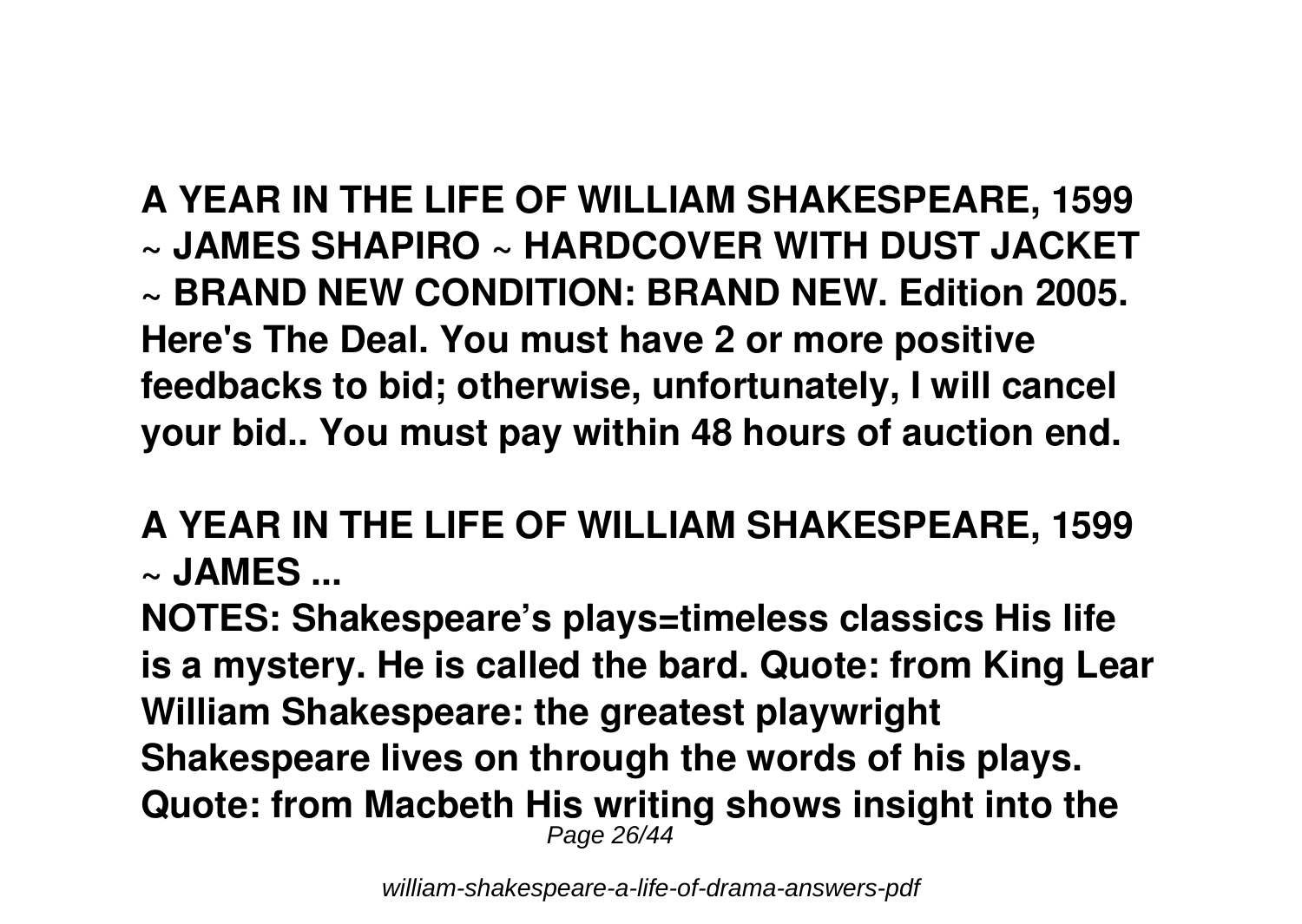**human experience. His own life is an enigma.**

**Shakespeare A&E Video.doc - Shakespeare A&E Biography ... Covering 400 years of Shakespeare scholarship, Schoenbaum's now classic William Shakespeare: A Documentary Life received high acclaim from critics and scholars. The New York Review of Books called it "a masterpiece," and the Guardian labeled it "our best life of Shakespeare."**

**William Shakespeare: A Compact Documentary Life (Oxford ... William Shakespeare died on April 23, 1616, at the age of** Page 27/44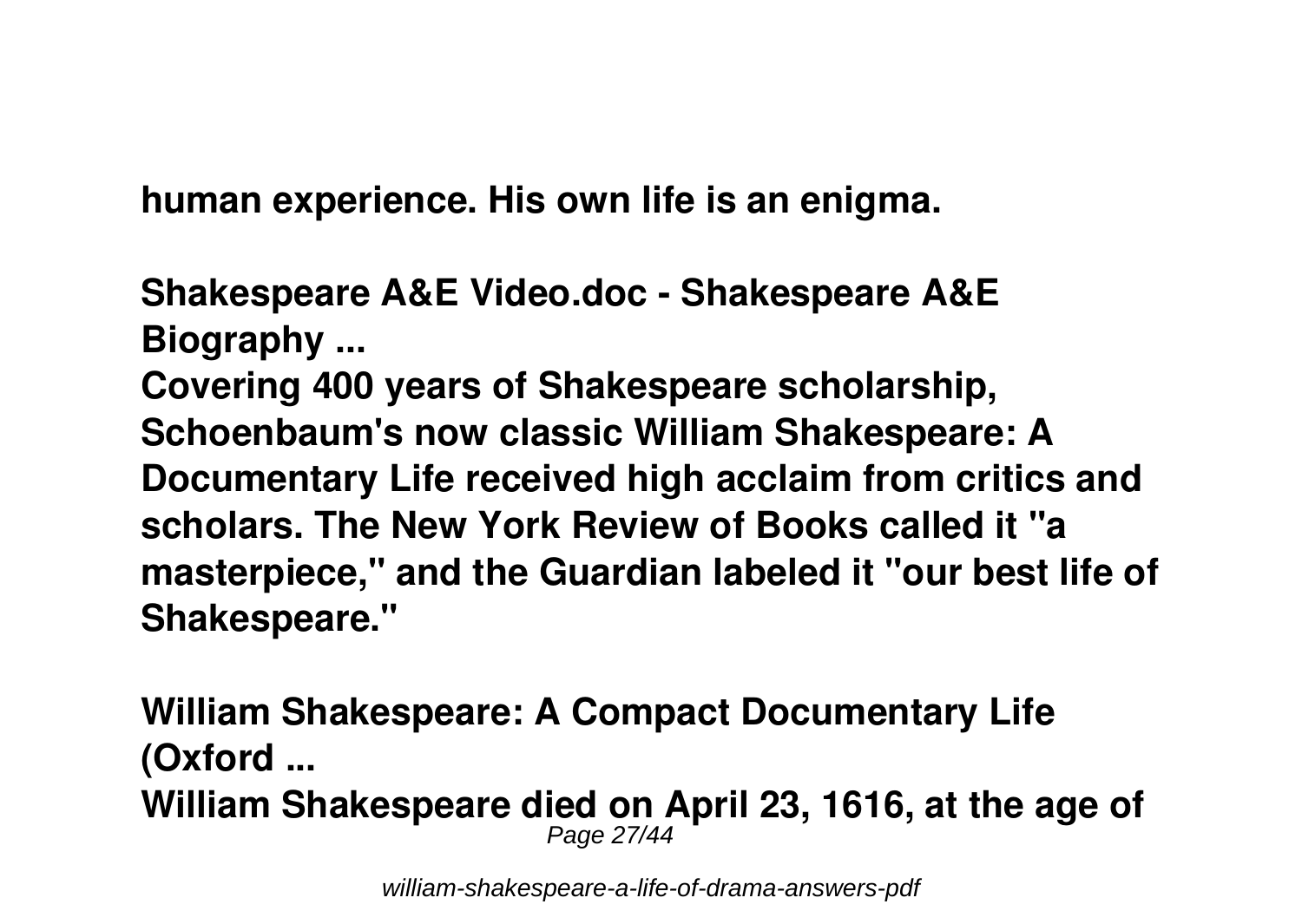**52—not bad for an era when the average life expectancy ranged between 30 and 40 years. We may never know what killed him, although an...**

**10 Things You Didn't Know About William Shakespeare - HISTORY**

**William Shakespeare, his Life, Works and Influence William Shakespeare was an English poet and playwright who is considered one of the greatest writers to ever use the English language. He is also the most famous playwright in the world, with his plays being translated in over 50 languages and performed across the globe for audiences of all ages.**

Page 28/44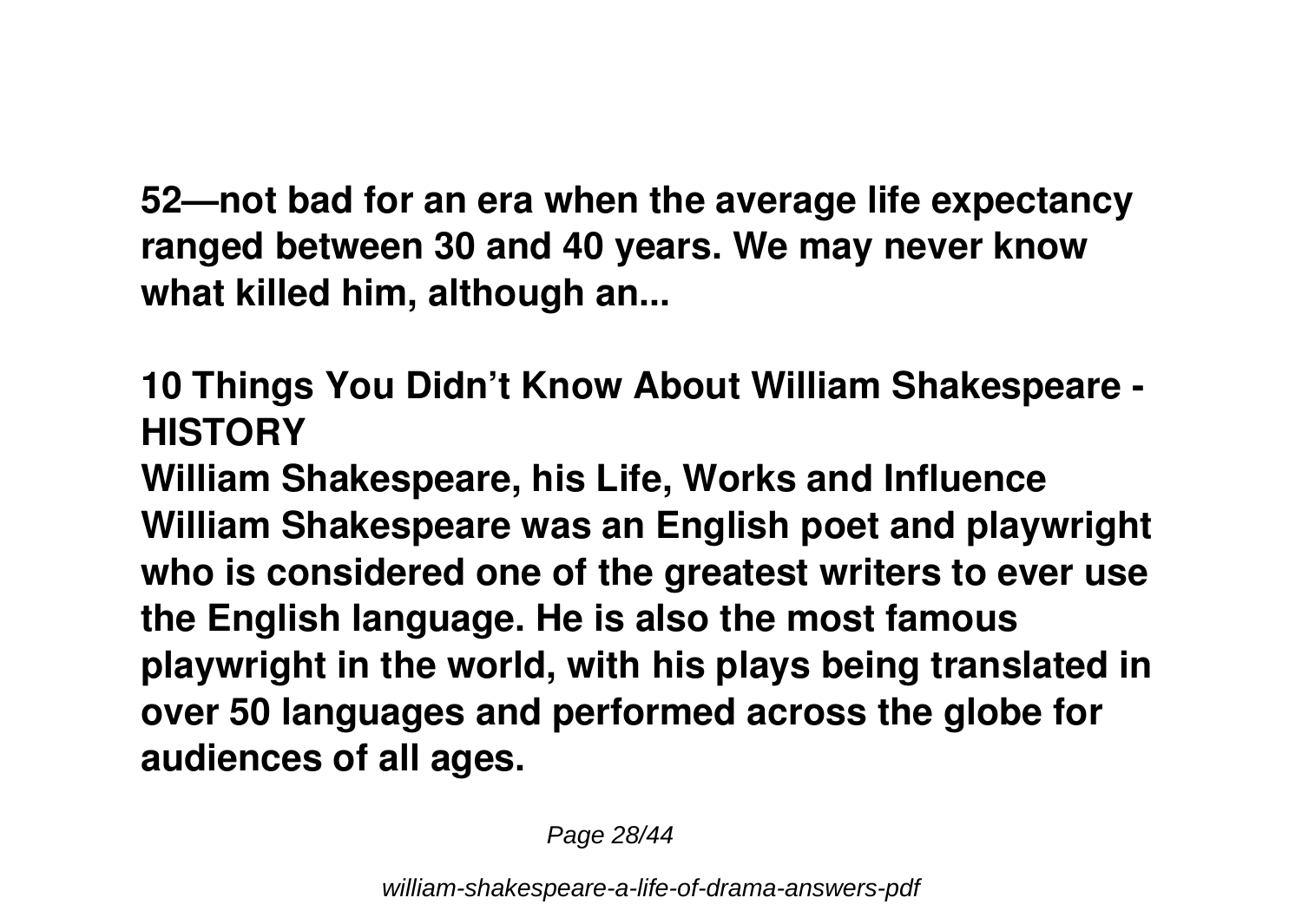**William Shakespeare: 20 Facts, 37 Plays, 375 Poems, 100**

**... William Shakespeare (April 23, 1564–April 23, 1616) wrote at least 37 plays and 154 sonnets, which are considered among the most important and enduring ever written. Although the plays have captured the imagination of theatergoers for centuries, some historians claim that Shakespeare didn't actually write them.**

**Biography of William Shakespeare, Famous Playwright Private life Shakespeare had little contact with officialdom, apart from walking—dressed in the royal livery as a member of the King's Men—at the coronation of King James I in 1604. He continued to look after his** Page 29/44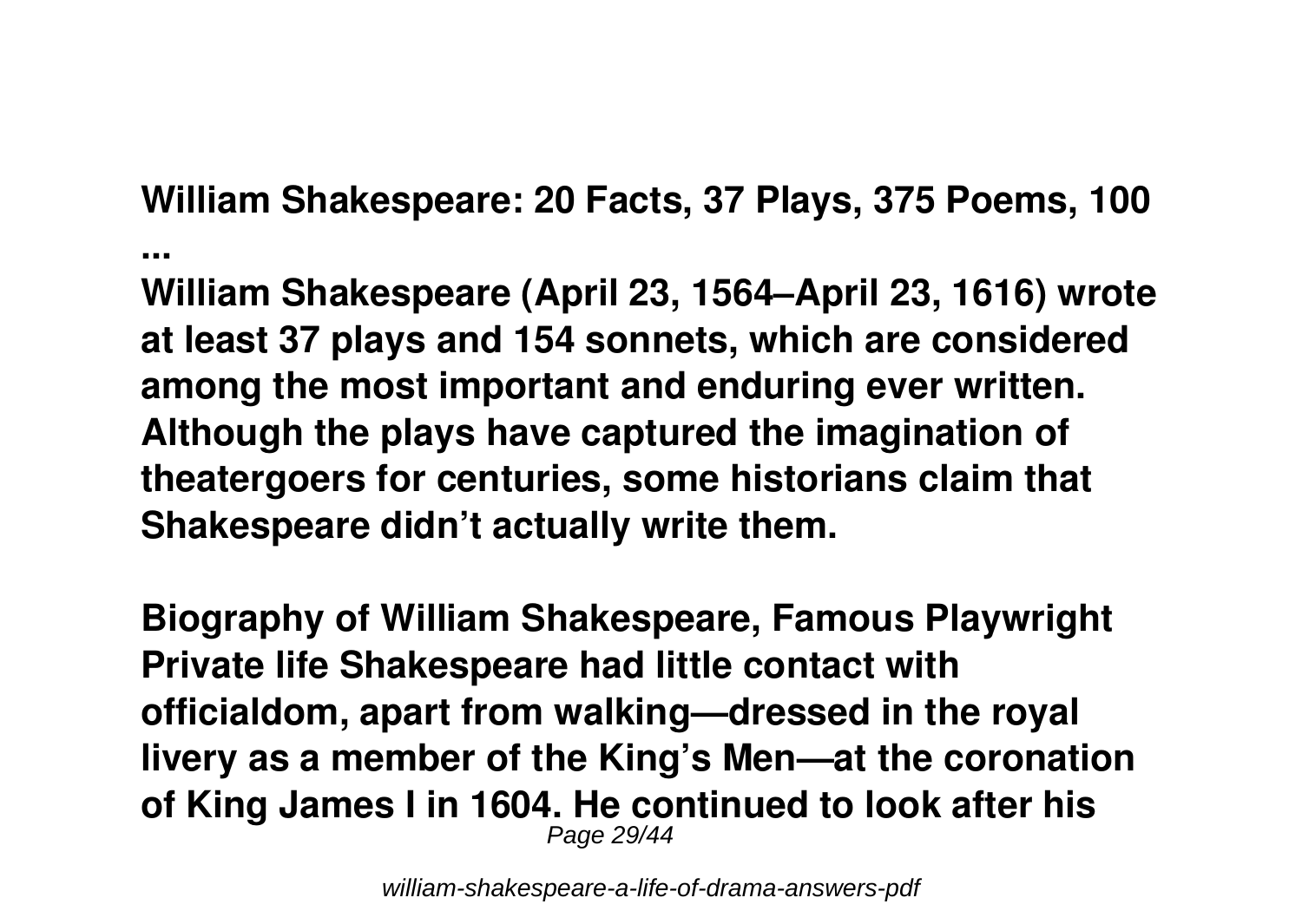## **financial interests. He bought properties in London and in Stratford.**

**Shakespeare A&E Video.doc - Shakespeare A&E Biography ...**

**William Shakespeare was an actor, playwright, poet, and theatre entrepreneur in London during the late Elizabethan and early Jacobean eras. He was baptised on 26 April 1564 in Stratford-upon-Avon in Warwickshire, England, in the Holy Trinity Church. At the age of 18 he married Anne Hathaway with whom he had three children. He died in his home town of Stratford on 23 April 1616, aged 51. Though more is known about** Page 30/44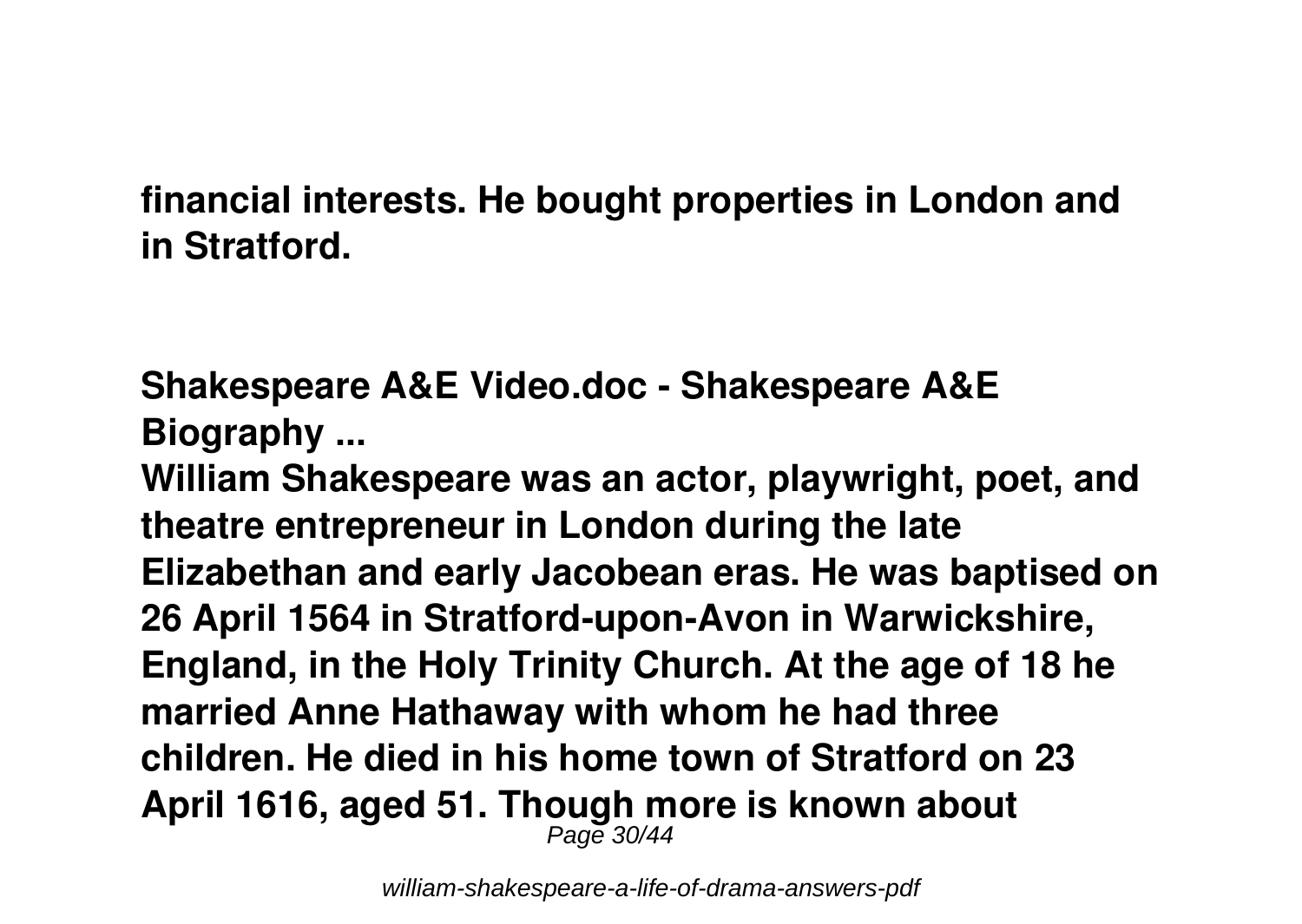**Shakespeare's life than those of most other Elizabethan and Jacobean writers, few p 10 Things You Didn't Know About William Shakespeare - HISTORY**

*The life of William Shakespeare begins in April 1564 in Stratford-upon-Avon, England when he was born into a prosperous family (his father was a glove maker). Learn more about Shakespeare's birth and early childhood, and discover the house in which he was born. 1571-1578: Schooling* Page 31/44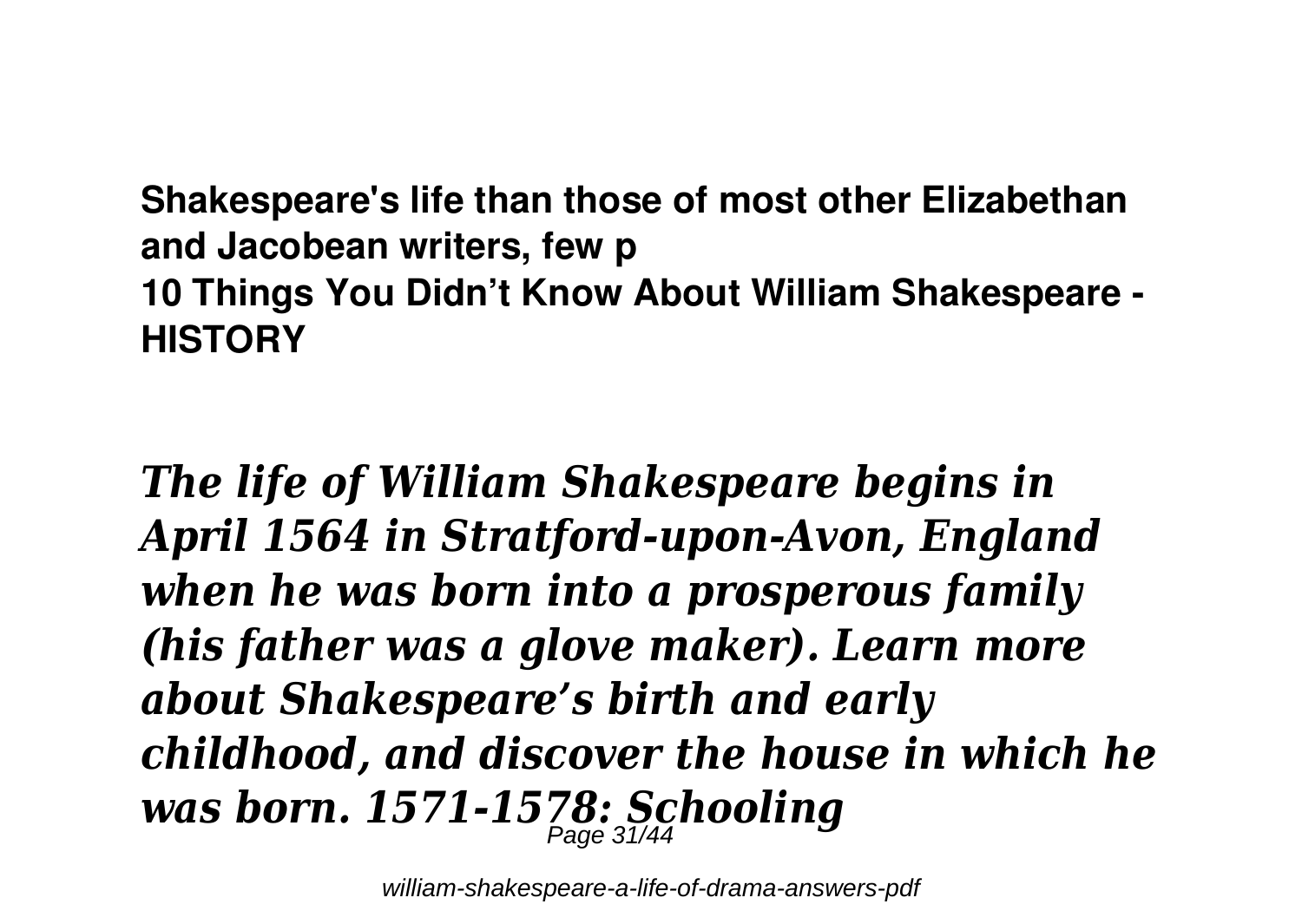*William Shakespeare, Shakespeare also spelled Shakspere, byname Bard of Avon or Swan of Avon, (baptized April 26, 1564, Stratford-upon-Avon, Warwickshire, England—died April 23, 1616, Stratford-upon-Avon), English poet, dramatist, and actor often called the English national poet and considered by many to be the greatest dramatist of all time.*

# *Private life Shakespeare had little contact with officialdom, apart from walking—dressed* Page 32/44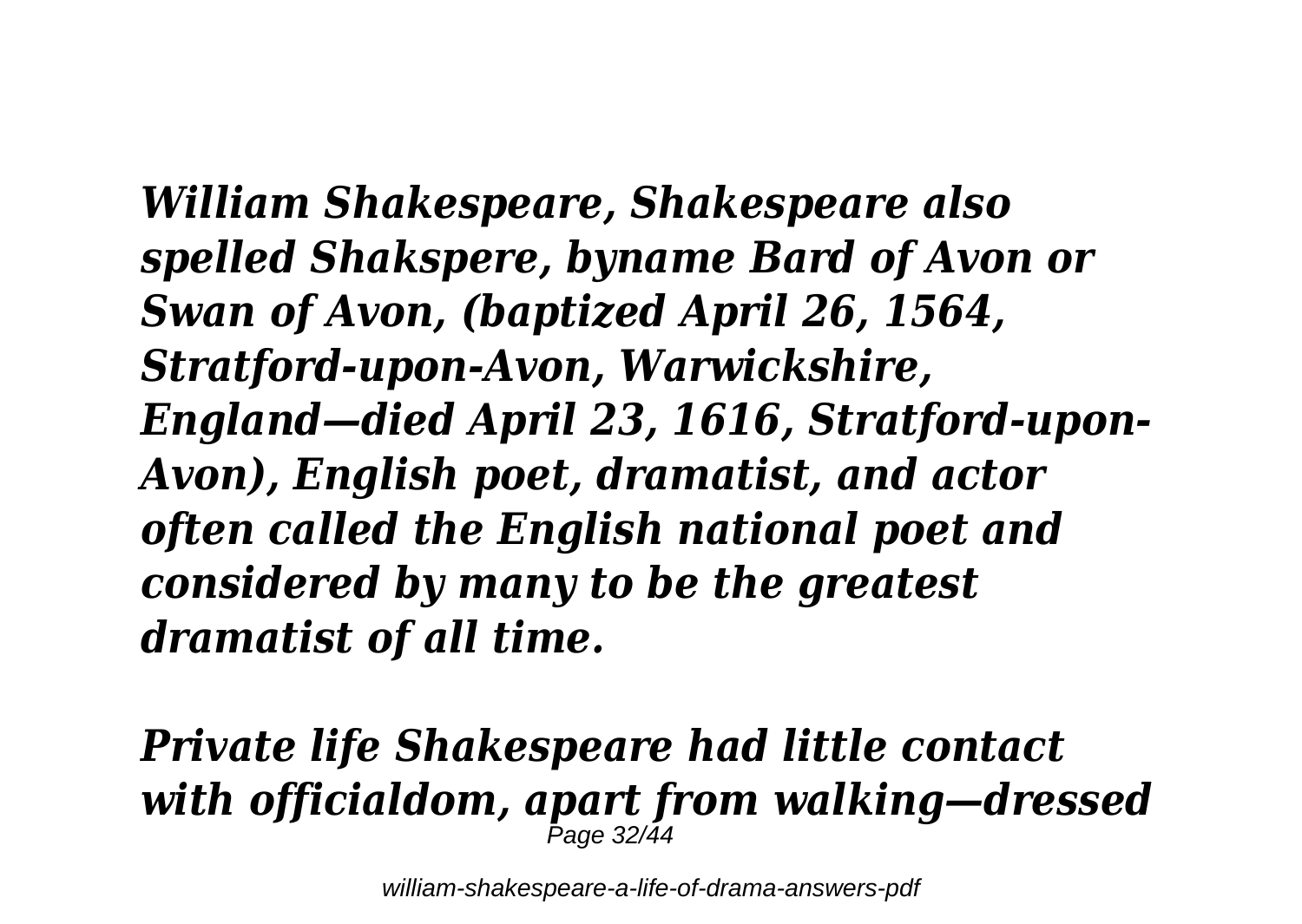# *in the royal livery as a member of the King's Men—at the coronation of King James I in 1604. He continued to look after his financial interests. He bought properties in London and in Stratford.*

William Shakespeare (April 23, 1564– at least 37 plays and 154 sonnets,  $\sqrt{ }$ among the most important and ene Although the plays have captured theatergoers for centuries, some h Shakespeare didn't actual William Shakespeare: 20 Facts, 37 P<br>Page 33/44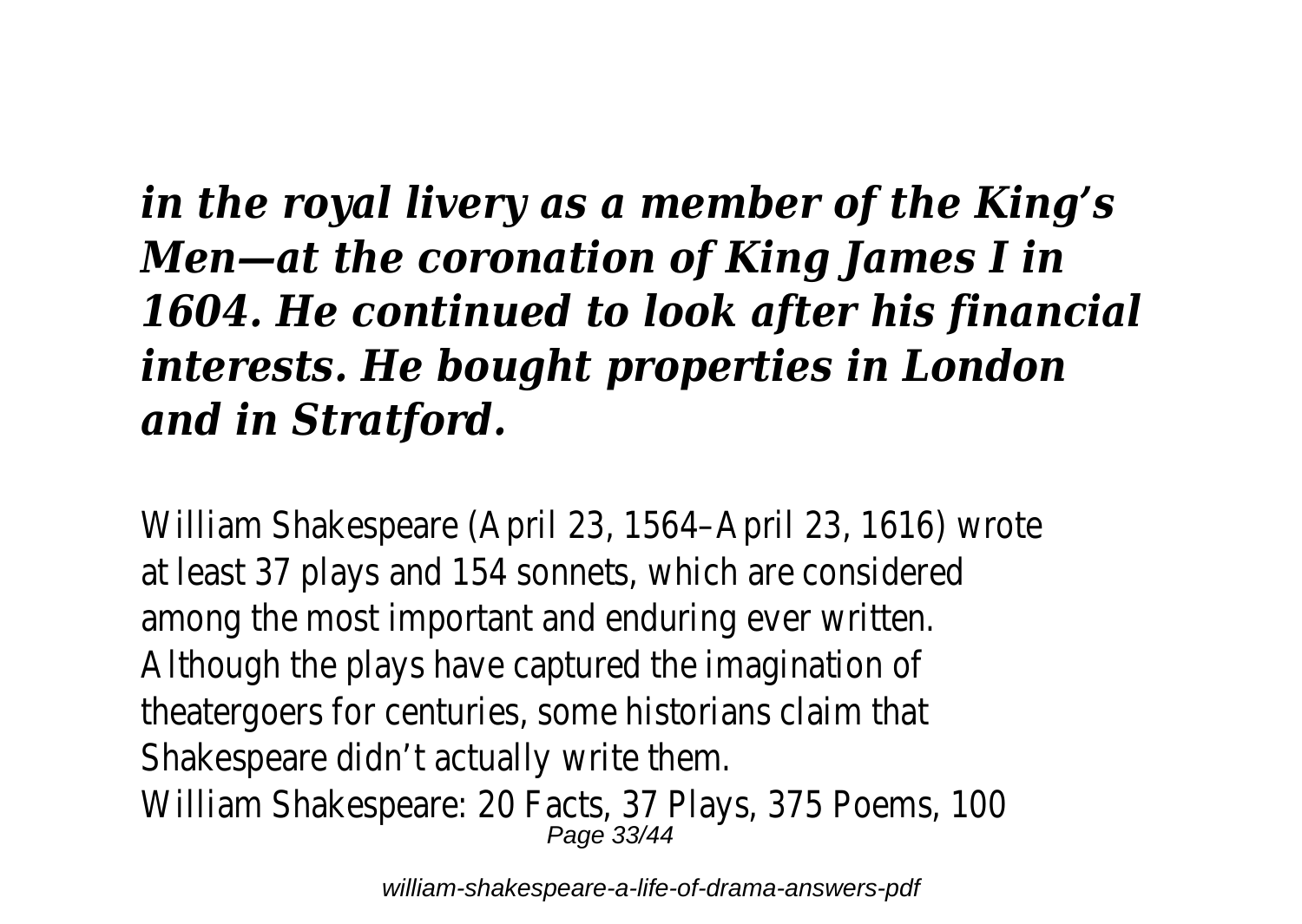William Shakespeare Biography of William Shakespeare,

...

### **A day in the life of William Shakespeare - BBC Teach**

Shakespeare Family Although generally considered to be happy and prosperous years for William, his personal life was dealt a severe blow by the sudden death of his son Hammet aged 11 in 1596. Perhaps in part due to this blow, William re-established his ties with the town of his birth by buying and renovating a large and imposing mansion in Stratford called New Place.

William Shakespeare was an English poet, playwright and actor of the Renaissance era. He was an important member of the King's Page 34/44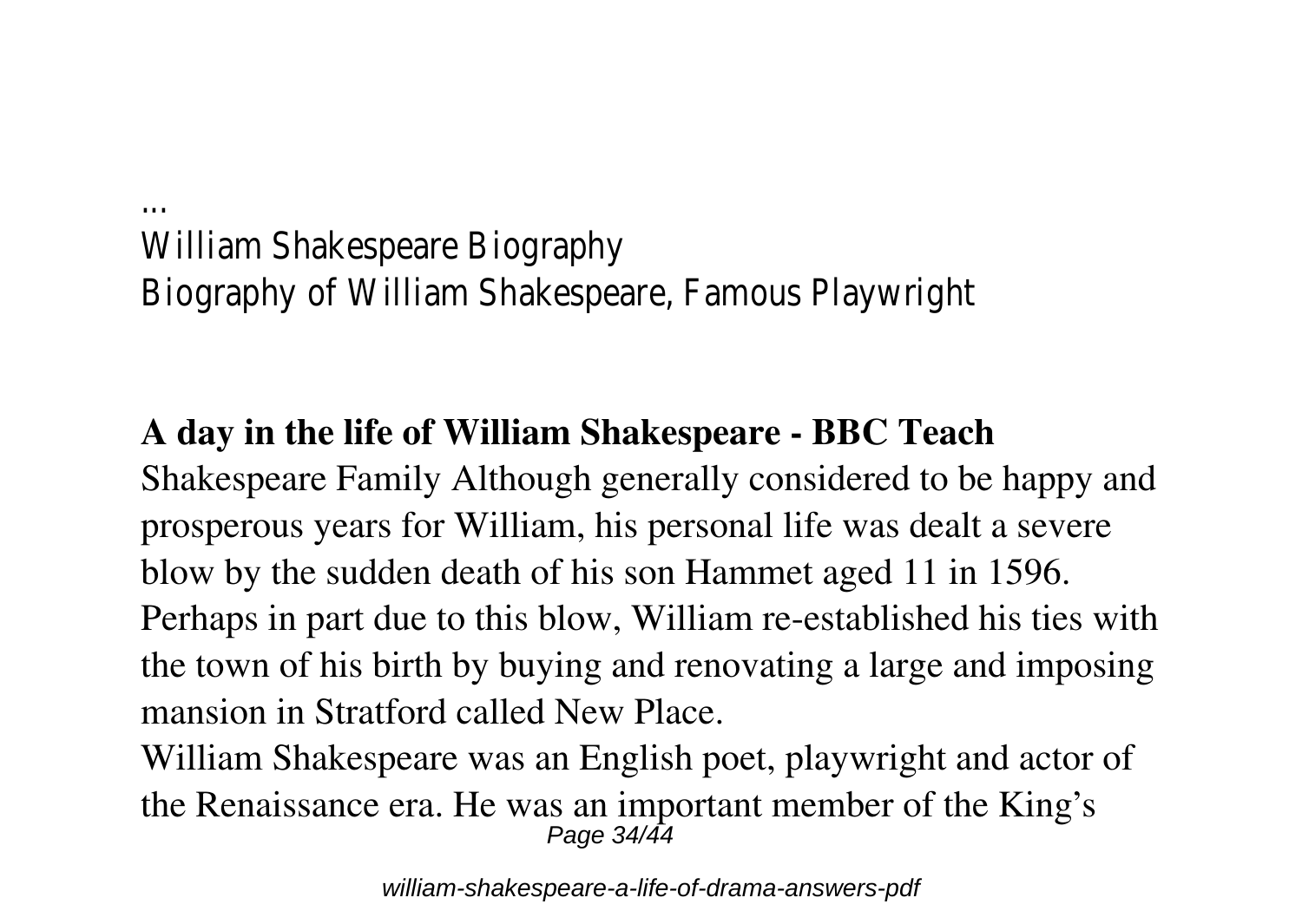Men company of theatrical players from roughly 1594 onward. Known...

William Shakespeare William Shakespeare | P Biography, Qu Shakespeare's Childhood and Family And Family And Family And Family And Family And Family And Family And Family A William Shakespeare Stratford-upon-Avon, a bu town 100 miles northwest baptized there on April 2 birthda

Page 35/44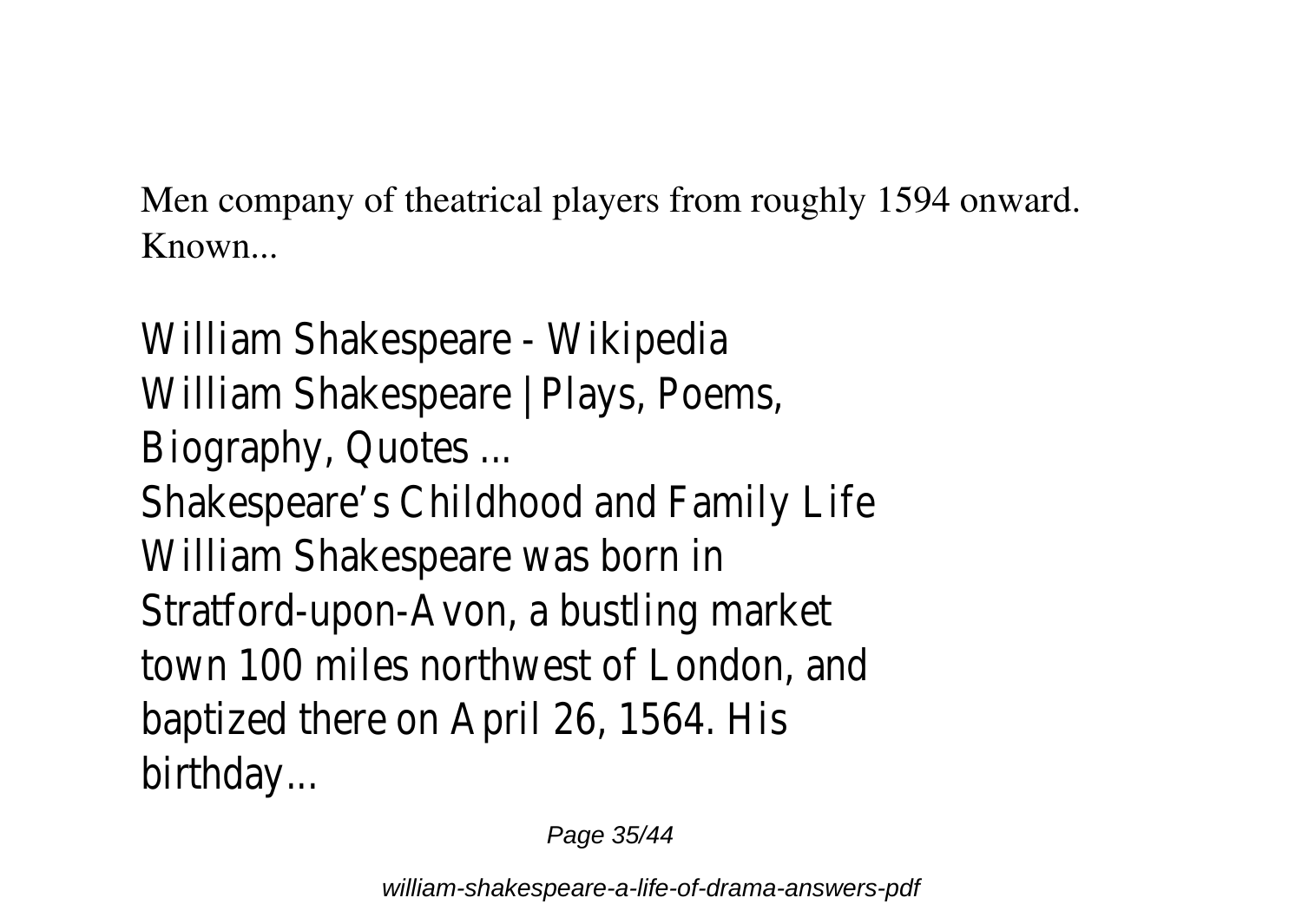William Shakespeare: The L Of (FULL MOVIE) The story of Shakespe Learn English Throu Shakespeare His Life and  $F$ owler - Pre-Intermediate William Shakespeare – William Shakespeare - Play  $\overline{\mathsf{Bio}}$ A\u0026E Biography with I Page 36/44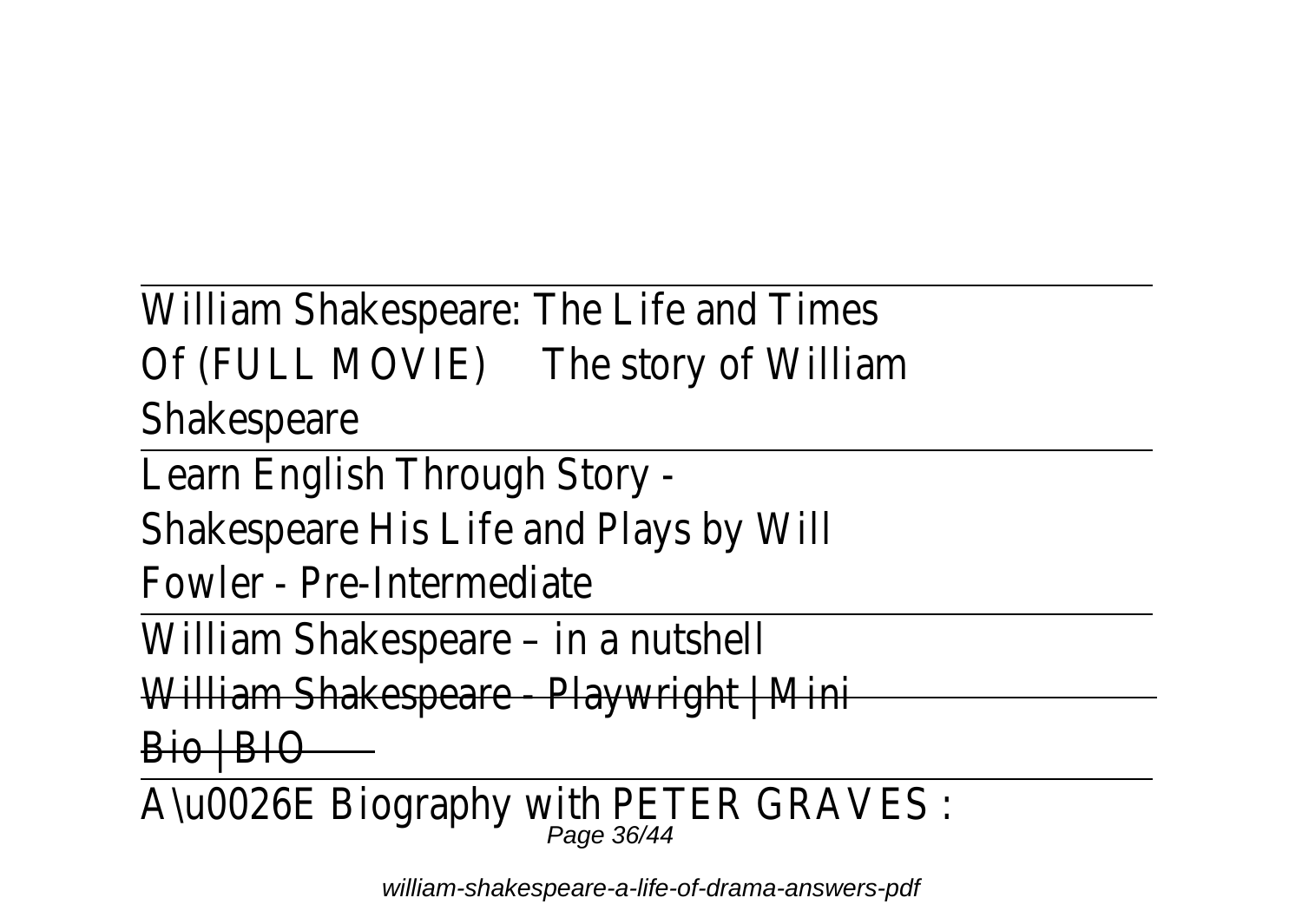William Shakespeare A L William Shakespeare B English Shakespeare's Life The Secret Life of William with Graham Phillips The Story of and Juliet - Audiobook in Subtitles William Shake Legendary Wordsmith -History The Life \u0026 William Shakespeare Book of William Shakespeare. Willia Shakespeare Biography and Shakespeare Biography Page 37/44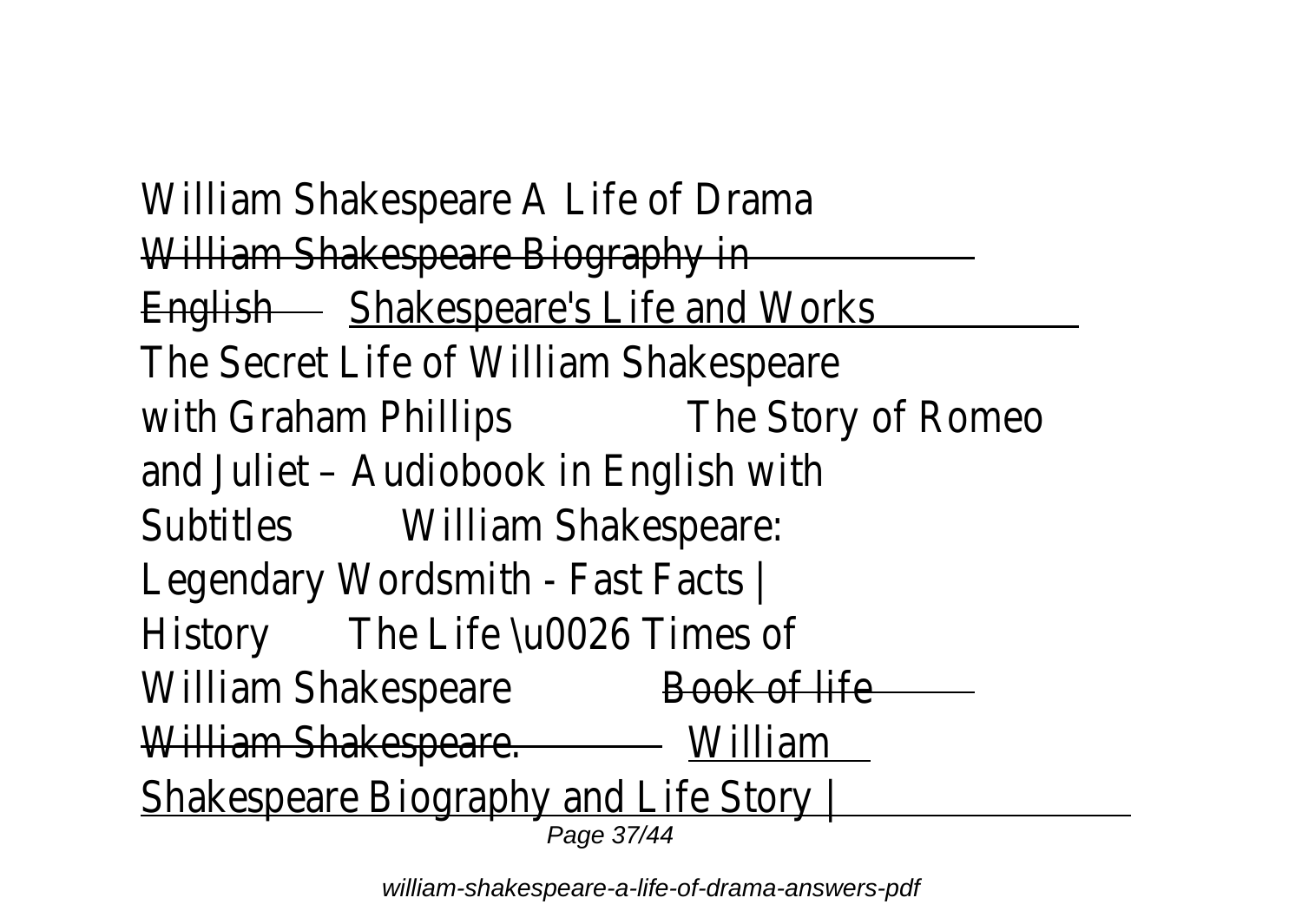Author, Playwright William Shake Plays, Biography, Book Education, Facts, Fam  $\overline{A}$ HOO26 JULIET - FULL William Shakespeare  $\parallel$  The **Acting Audio** Video SparkNotes: Shakesr and Juliet su ROMEO AND JULIET BY S ANIMATED SUMMARY Ages Shakespeare (Powerful Life Poetry) TH MERCHANT OF VENIC Page 38/44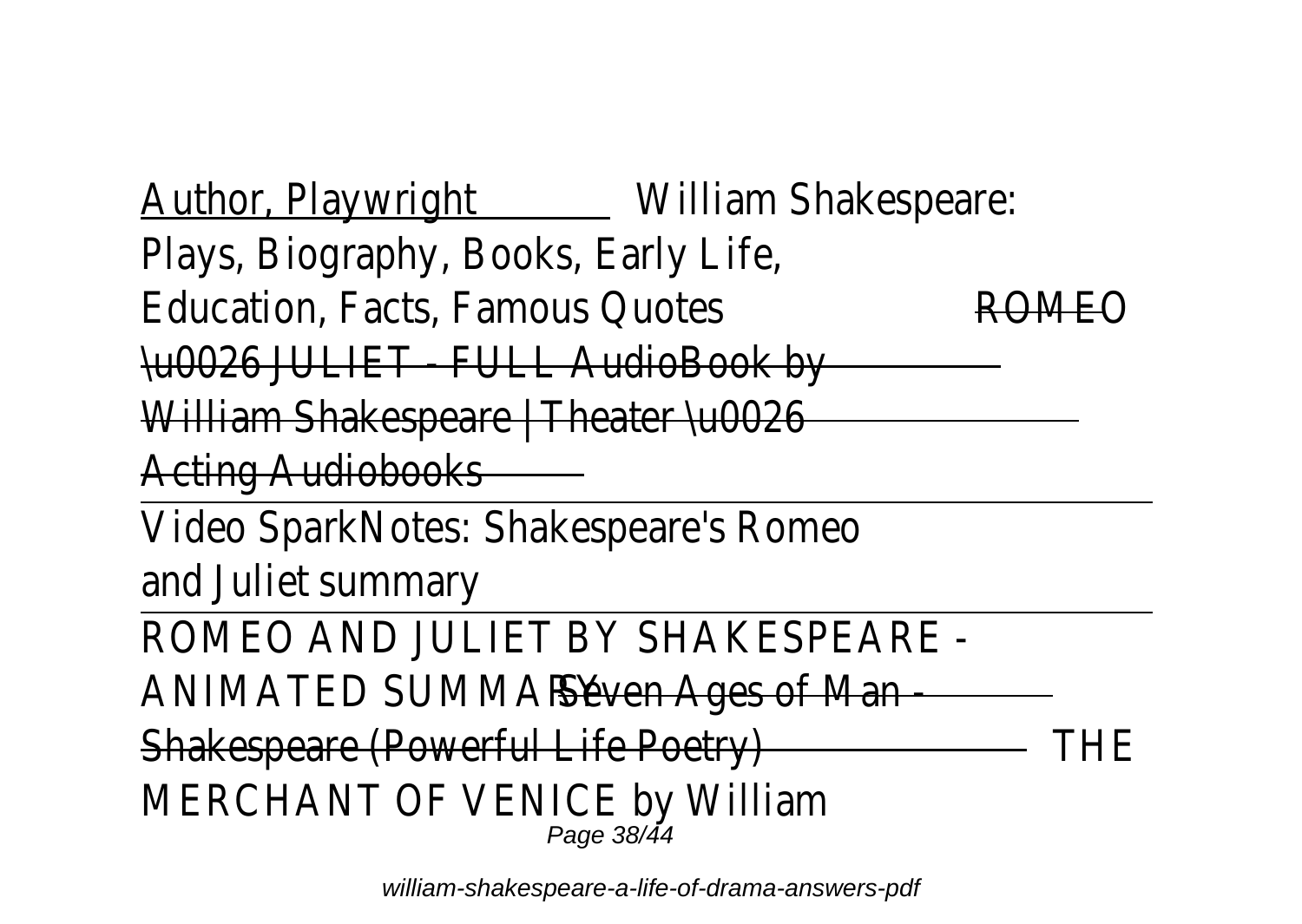Shakespeare - FULL AudioB Audio Books William Shakespear  $\bigcap$ 

#### **William Shakespeare: Timeline of his Life**

A YEAR IN THE LIFE OF WILLIAM SHAKESPEARE, 1599 ~ JAMES SHAPIRO ~ HARDCOVER WITH DUST JACKET ~ BRAND NEW CONDITION: BRAND NEW. Edition 2005. Here's The Deal. You must have 2 or more positive feedbacks to bid; otherwise, unfortunately, I will cancel your bid.. You must pay within 48 hours of auction end.

NOTES: Shakespeare's plays=timeless classics His life is a mystery. Page 39/44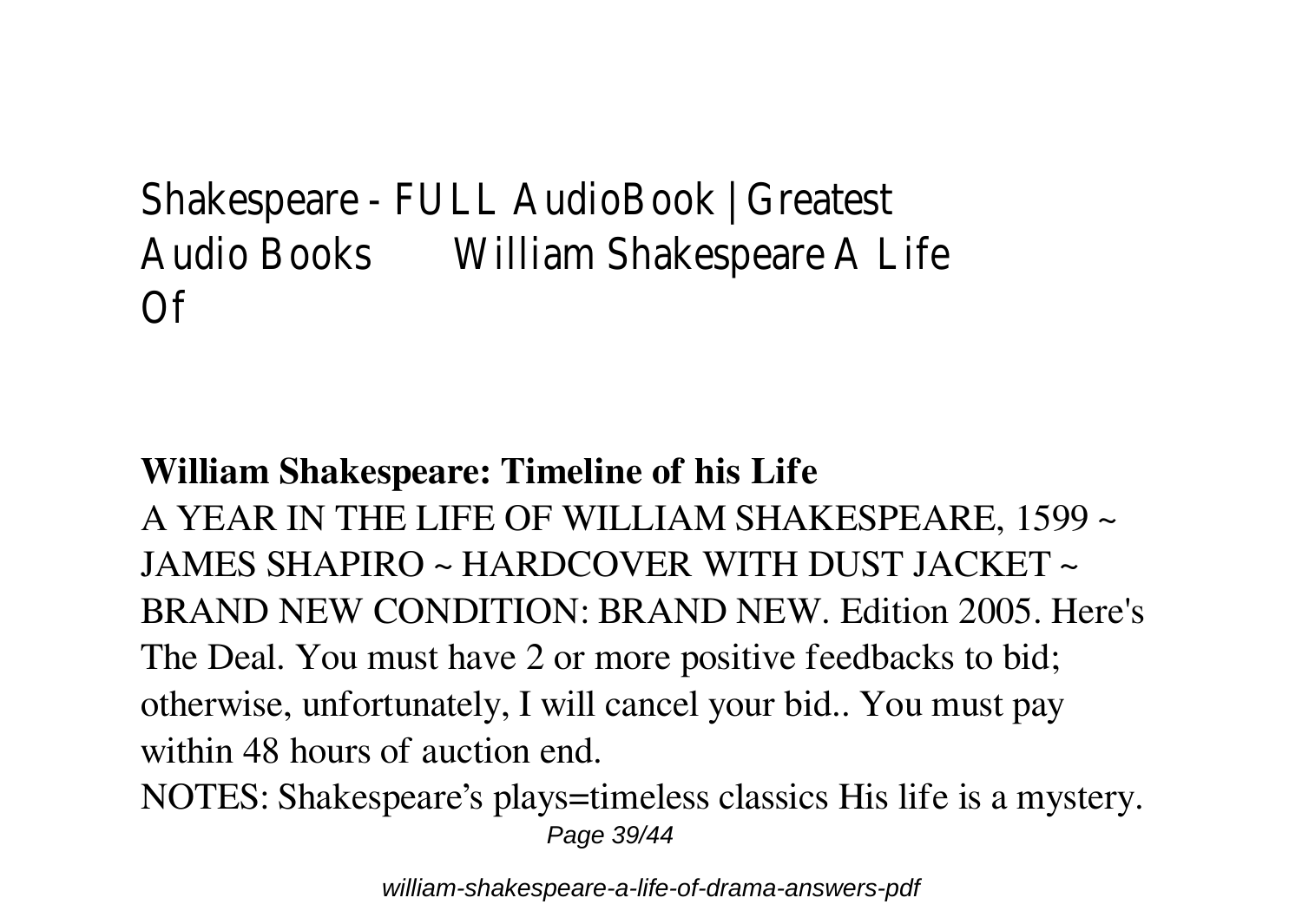He is called the bard. Quote: from King Lear William Shakespeare: the greatest playwright Shakespeare lives on through the words of his plays. Quote: from Macbeth His writing shows insight into the human experience. His own life is an enigma.

William Shakespeare (bapt. 26 April 1564 – 23 April 1616) was an English playwright, poet, and actor, widely regarded as the greatest writer in the English language and the world's greatest dramatist. He is often called England's national poet and the "Bard of Avon" (or simply "the Bard").

*William Shakespeare is revered around the world as the greatest playwright to have ever lived. But Shakespeare was much more*

Page 40/44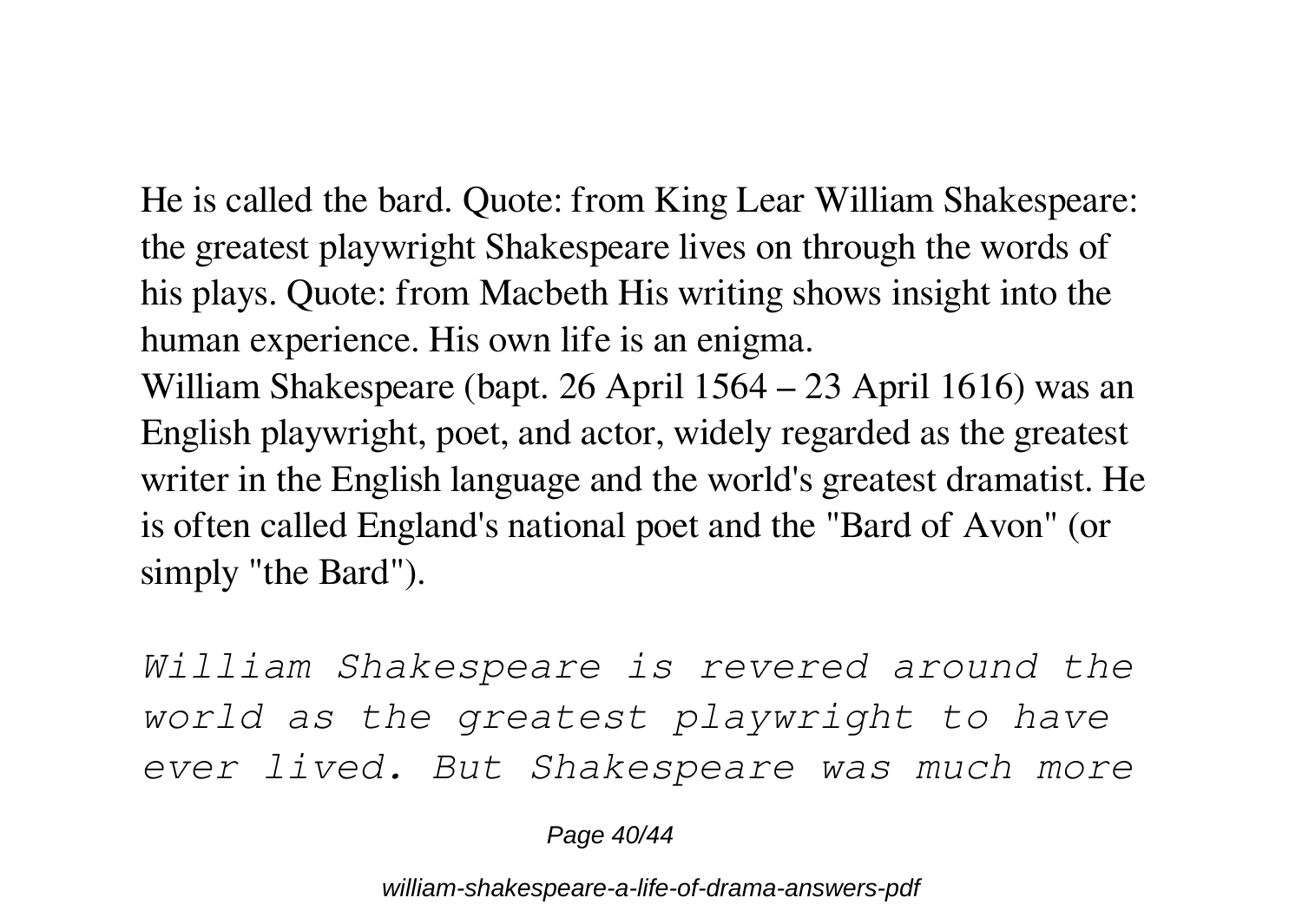*than just a man of the theatre. He was also a celebrated poet, a family... William Shakespeare died on April 23, 1616, at the age of 52—not bad for an era when the average life expectancy ranged between 30 and 40 years. We may never know what killed him, although an... Covering 400 years of Shakespeare scholarship, Schoenbaum's now classic William Shakespeare: A Documentary Life received high acclaim from critics and scholars. The New York Review of Books called it "a masterpiece," and the* Page 41/44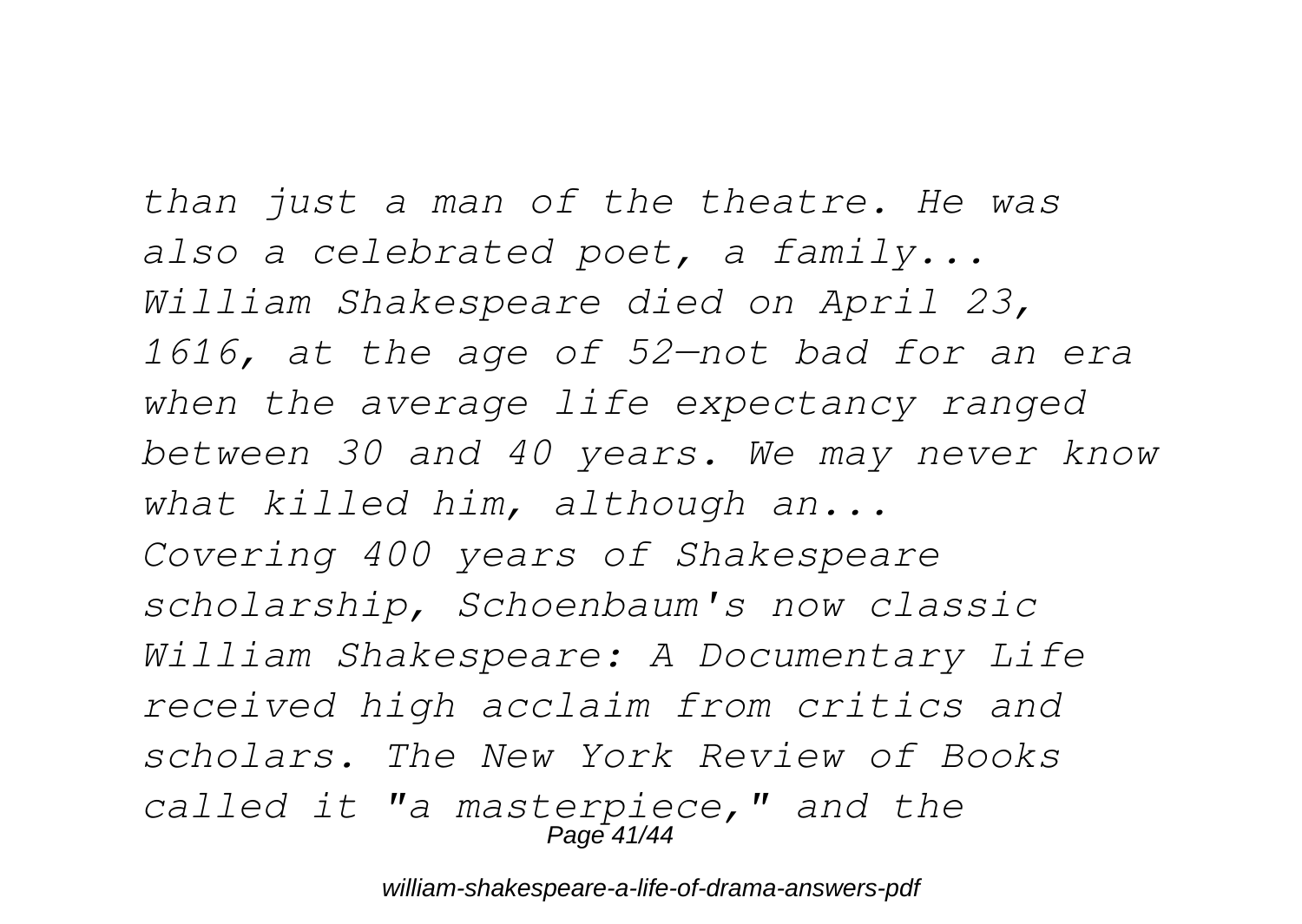*Guardian labeled it "our best life of Shakespeare."*

*William Shakespeare continues to be one of the most important literary figures of the English language. New Place; a home in Stratford-upon-Avon. Shakespeare's success in the London theatres made him considerably wealthy, and by 1597 he was able to purchase New Place, the largest house in the borough of Stratford-upon-Avon. Although his professional career was spent in London, he maintained close links with his native town.* Page 42/44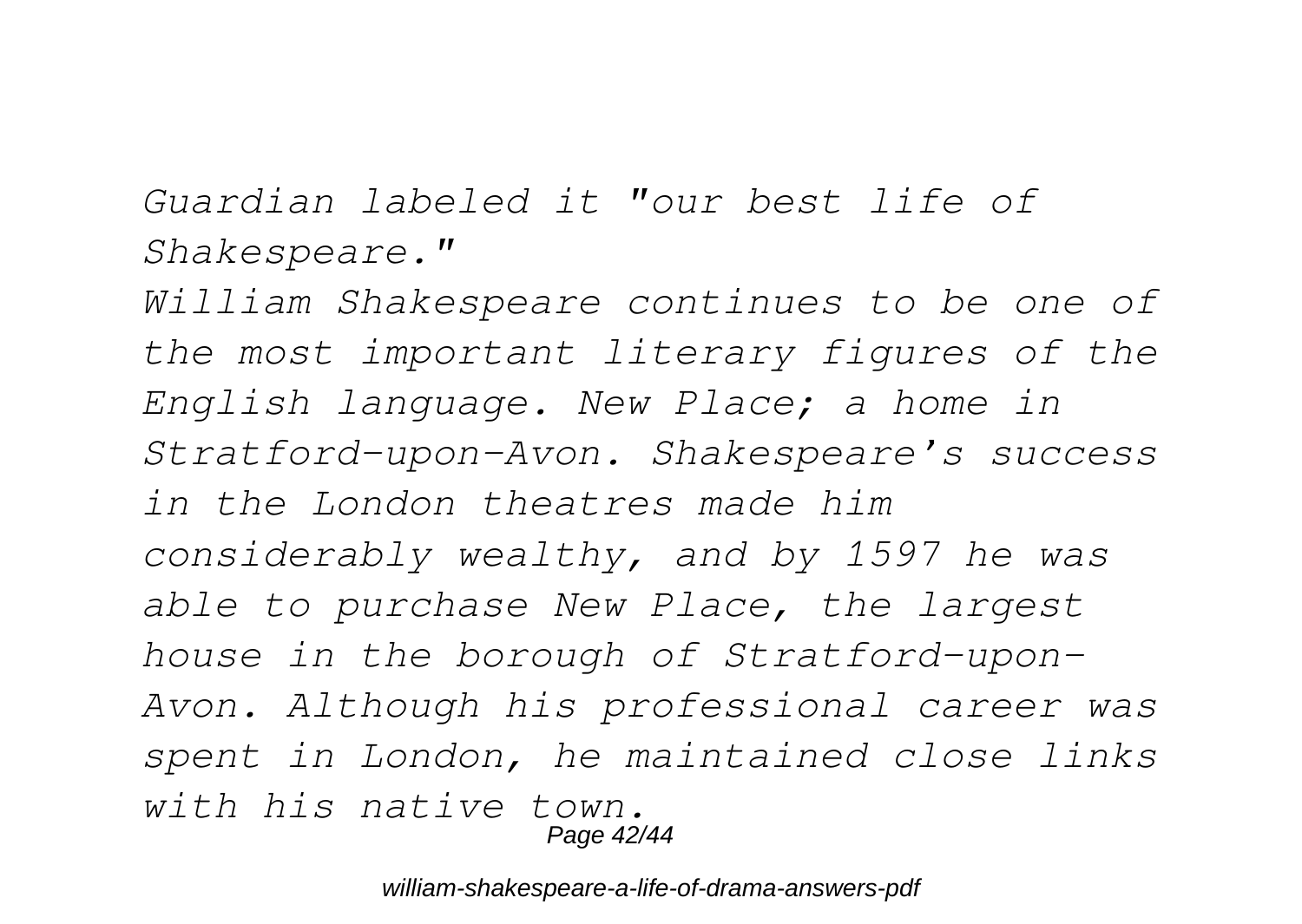**Shakespeare's Life | Folger Shakespeare Library** William Shakespeare, his Life, Works and Influence William Shakespeare was an English poet and playwright who is considered one of the greatest writers to ever use the English language. He is also the most famous playwright in the world, with his plays being translated in over 50 languages and performed across the globe for audiences of all ages.

**William Shakespeare - A Life of Drama Flashcards | Quizlet**

**William Shakespeare - Quotes, Plays & Wife -** Page 43/44